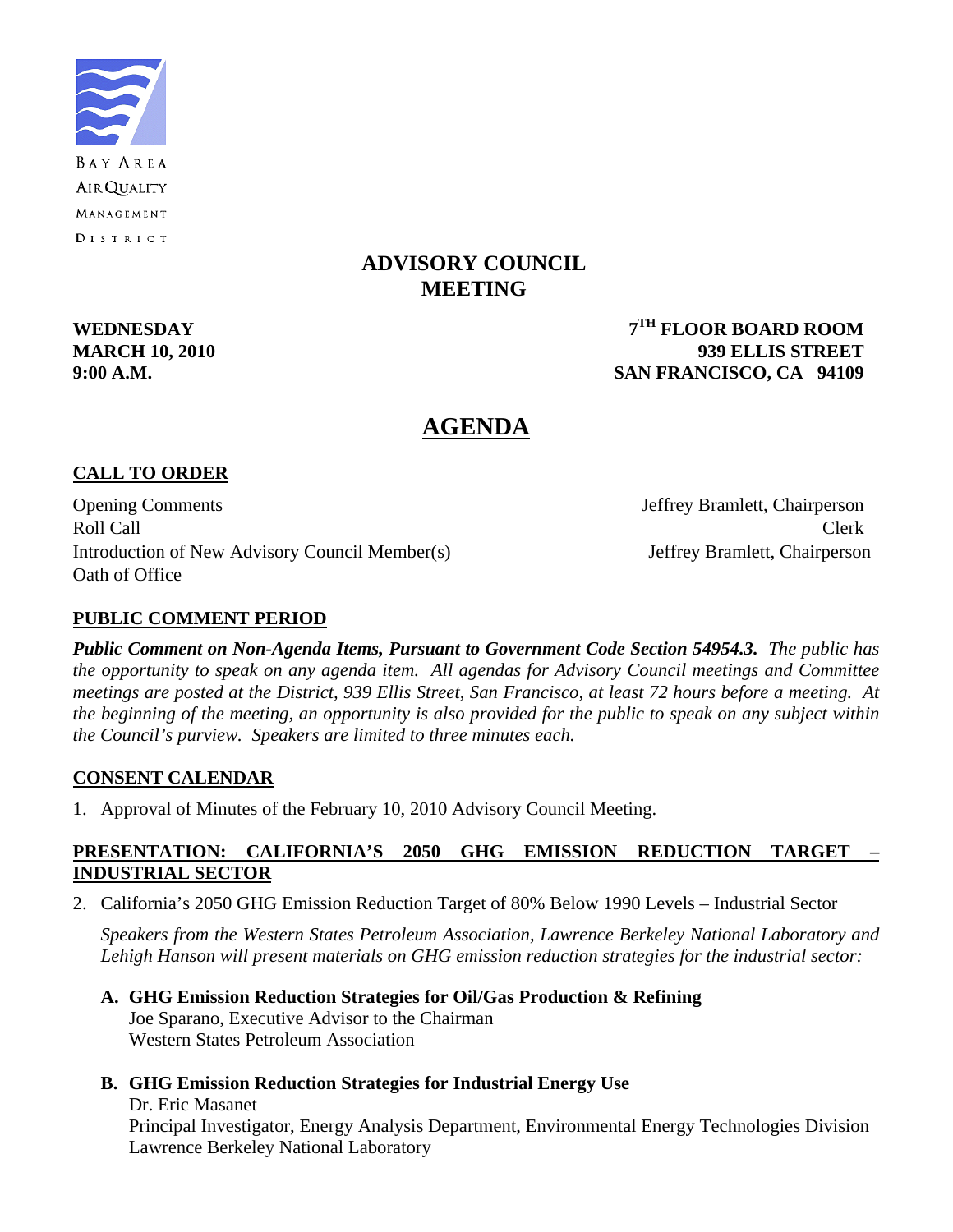**C. GHG Emission Reduction Strategies for the Cement Industry**  Gregory Knapp Director, Environmental Safety & Health West Region, Lehigh Hanson

#### **PANEL DISCUSSION**

3. Industrial Sector GHG Emission Reduction Strategies for California and the Bay Area

*The three speakers will convene as a panel for a discussion with the Advisory Council and Air District staff on GHG emission reduction strategies for the industrial sector and the implications for the Air District's regulatory agenda, legislative agenda, and programs.* 

#### **OTHER BUSINESS**

4. Council Member Comments/Other Business

*Council Members may make a brief announcement, provide a reference to staff about factual information, or ask questions about subsequent meetings.* 

5. Time and Place of Next Meeting

 *9:00 a.m., Wednesday, April 14, 2010, 939 Ellis Street, San Francisco, CA 94109.* 

6. Adjournment

#### **CONTACT EXECUTIVE OFFICE - 939 ELLIS STREET SF, CA 94109 (415) 749-5130**

**FAX: (415) 928-8560 BAAQMD homepage: [www.baaqmd.gov](http://www.baaqmd.gov/)**

- To submit written comments on an agenda item in advance of the meeting.
- To request, in advance of the meeting, to be placed on the list to testify on an agenda item.
- To request special accommodations for those persons with disabilities notification to the Clerk's Office should be given in a timely manner, so that arrangements can be made accordingly.
- Any writing relating to an open session item on this Agenda that is distributed to all, or a majority of all, members of the body to which this Agenda relates shall be made available at the District's offices at 939 Ellis Street, San Francisco, CA 94109, at the time such writing is made available to all, or a majority of all, members of that body. Such writing(s) may also be posted on the District's website [\(www.baaqmd.gov\)](http://www.baaqmd.gov/) at that time.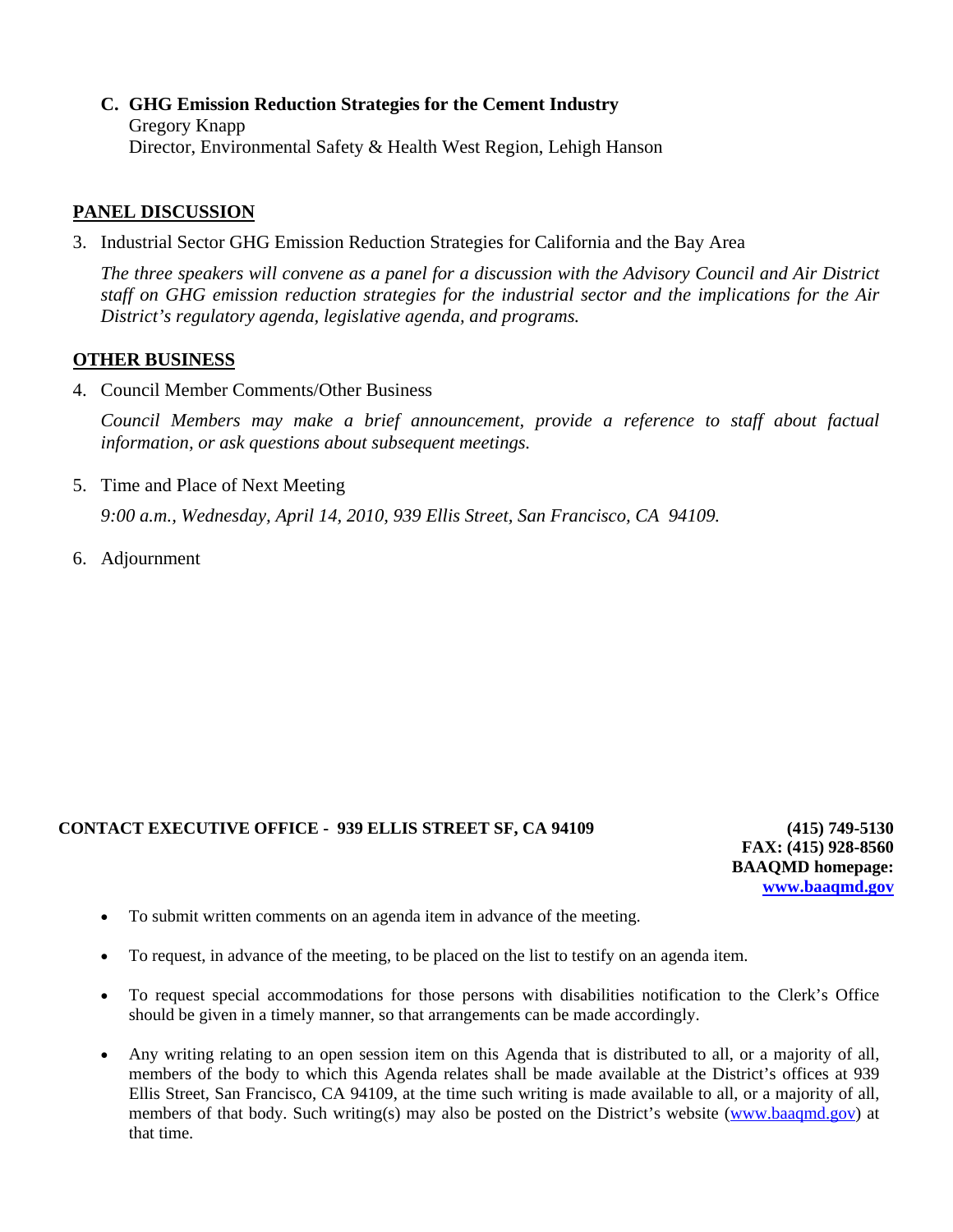# **BAY AREA AIR QUALITY MANAGEMENT DISTRICT 939 ELLIS STREET, SAN FRANCISCO, CALIFORNIA 94109 (415) 771-6000**

# **EXECUTIVE OFFICE: MONTHLY CALENDAR OF DISTRICT MEETINGS**

# **MARCH 2010**

| <b>TYPE OF MEETING</b>                                                                                                                   | <b>DAY</b>                | <b>DATE</b> | <b>TIME</b>               | <b>ROOM</b>                                                         |  |  |
|------------------------------------------------------------------------------------------------------------------------------------------|---------------------------|-------------|---------------------------|---------------------------------------------------------------------|--|--|
| <b>Board of Directors Regular Meeting</b><br>(Meets $Ist$ & $3rd$ Wednesday of each Month)<br><b>CANCELLED</b>                           | Wednesday                 | 3           | 9:45 a.m.                 | <b>Board Room</b>                                                   |  |  |
| <b>Board of Directors Climate Protection</b><br><b>Committee</b> (At the Call of the Chair)                                              | Wednesday                 | 3           | 9:30 a.m.                 | 4 <sup>th</sup> Floor<br><b>Conf. Room</b>                          |  |  |
| <b>Board of Directors Stationary Source</b><br><b>Committee</b> (At the Call of the Chair)                                               | Friday                    | 5           | 9:30 a.m.                 | <b>Board Room</b>                                                   |  |  |
| <b>Board of Directors Personnel</b><br><b>Committee</b> (At the Call of the Chair)                                                       | <b>Monday</b>             | $\bf{8}$    | 9:30 a.m.                 | 4 <sup>th</sup> Floor<br><b>Conf. Room</b>                          |  |  |
| <b>Advisory Council Regular Meeting</b><br>and Symposium - CA 2050 GHG<br><b>Emission Reduction Target -</b><br><b>Industrial Sector</b> | Wednesday                 | 10          | $9:00$ a.m. $-12:00$ p.m. | <b>Board Room</b>                                                   |  |  |
| <b>Board of Directors Public Outreach</b><br><b>Committee</b> (At the Call of the Chair)                                                 | <b>Monday</b>             | 15          | 9:30 a.m.                 | 4 <sup>th</sup> Floor<br><b>Conf. Room</b>                          |  |  |
| <b>Board of Directors Regular Meeting</b><br>(Meets $Ist$ & $3rd$ Wednesday of each Month)                                               | Wednesday                 | 17          | 9:45 a.m.                 | <b>Board Room</b>                                                   |  |  |
| <b>Joint Policy Committee</b>                                                                                                            | Friday                    | 19          | $10:00$ a.m.              | <b>MTC Auditorium</b><br>$101 - 8^{th}$ Street<br>Oakland, CA 94607 |  |  |
| <b>Board of Directors Budget &amp; Finance</b><br><b>Committee</b> (At the Call of the Chair)                                            | Wednesday                 | 24          | $1:00$ p.m.               | 4 <sup>th</sup> Floor<br><b>Conf. Room</b>                          |  |  |
| <b>Board of Directors Mobile Source</b><br><b>Committee</b> (Meets 4 <sup>th</sup> Thursday each Month)                                  | <b>Thursday</b>           | 25          | $9:30$ a.m.               | 4 <sup>th</sup> Floor<br><b>Conf. Room</b>                          |  |  |
| <b>Board of Directors Legislative</b><br><b>Committee</b> $-(At the Call of the Chair)$                                                  | <b>Monday</b>             | 29          | 10:00 a.m.                | 4 <sup>th</sup> Floor<br><b>Conf. Room</b>                          |  |  |
| APRIL 2010                                                                                                                               |                           |             |                           |                                                                     |  |  |
| <b>TYPE OF MEETING</b>                                                                                                                   | $\overline{\textbf{DAY}}$ | <b>DATE</b> | <b>TIME</b>               | $\overline{_{\text{ROM}}}$                                          |  |  |
| <b>Board of Directors Regular Meeting</b><br>(Meets $I^{st}$ & $3^{rd}$ Wednesday of each Month)                                         | Wednesday                 | 7           | $9:45$ a.m.               | <b>Board Room</b>                                                   |  |  |
| <b>Board of Directors Stationary Source</b><br><b>Committee</b> (At the Call of the Chair)                                               | <b>Monday</b>             | 12          | 9:30 a.m.                 | <b>Board Room</b>                                                   |  |  |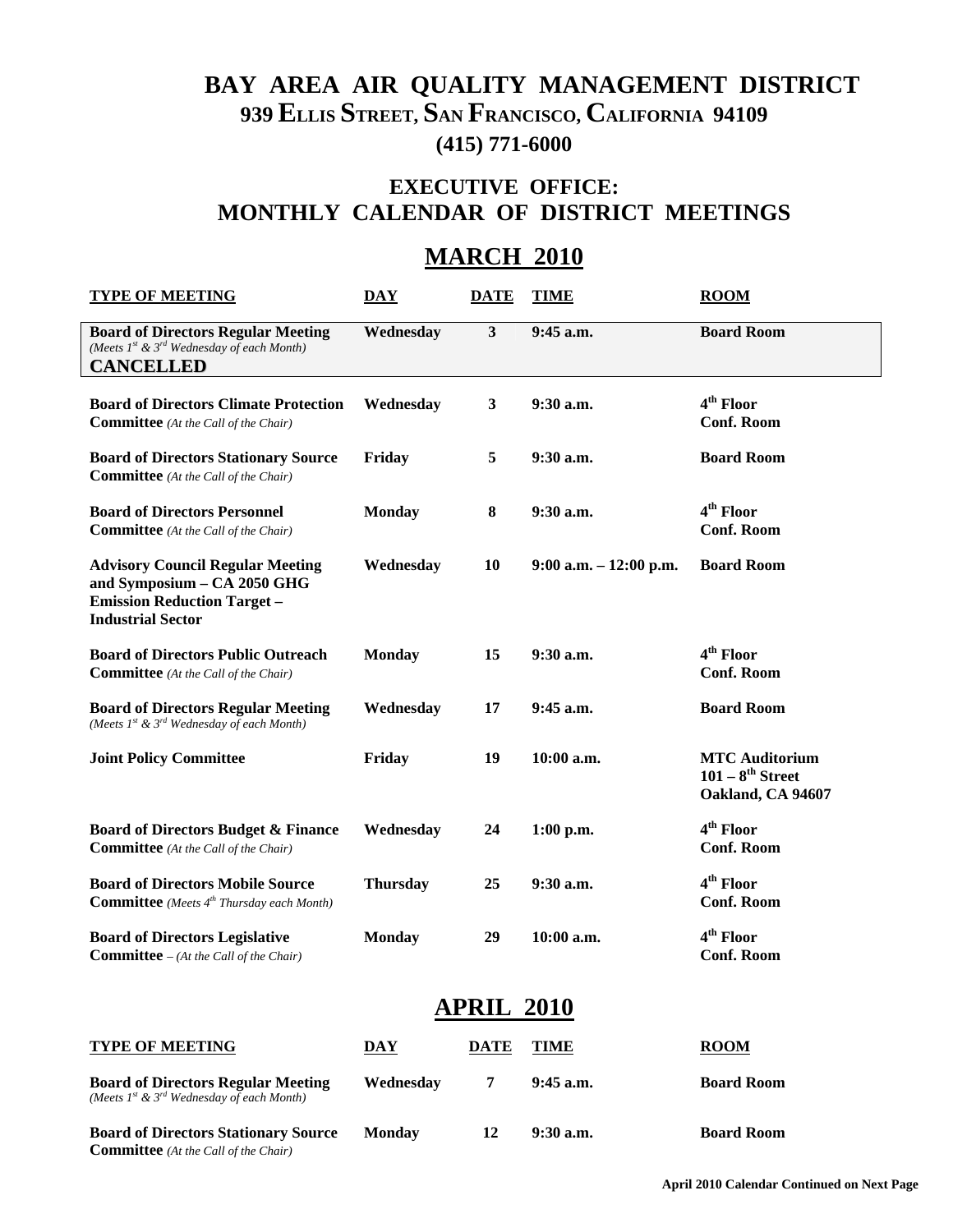# **APRIL 2010**

| <b>TYPE OF MEETING</b>                                                                                  | DAY             | <b>DATE</b>     | <b>TIME</b>               | <b>ROOM</b>                                                         |
|---------------------------------------------------------------------------------------------------------|-----------------|-----------------|---------------------------|---------------------------------------------------------------------|
| <b>Advisory Council Regular Meeting</b>                                                                 | Wednesday       | 14              | $9:00$ a.m. $-11:00$ a.m. | <b>Board Room</b>                                                   |
| <b>Board of Directors Regular Meeting</b><br>(Meets $Ist$ & $3rd$ Wednesday of each Month)              | Wednesday       | 21              | $9:45$ a.m.               | <b>Board Room</b>                                                   |
| <b>Board of Directors Mobile Source</b><br><b>Committee</b> (Meets 4 <sup>th</sup> Thursday each Month) | <b>Thursday</b> | 22              | $9:30$ a.m.               | 4 <sup>th</sup> Floor<br><b>Conf. Room</b>                          |
| <b>Board of Directors Budget &amp; Finance</b><br><b>Committee</b> (At the Call of the Chair)           | Wednesday       | 28              | $1:00$ p.m.               | 4 <sup>th</sup> Floor<br><b>Conf. Room</b>                          |
|                                                                                                         |                 | <b>MAY 2010</b> |                           |                                                                     |
| <b>TYPE OF MEETING</b>                                                                                  | DAY             | <b>DATE</b>     | <b>TIME</b>               | <b>ROOM</b>                                                         |
| <b>Board of Directors Regular Meeting</b><br>(Meets $I^{st}$ & $3^{rd}$ Wednesday of each Month)        | Wednesday       | 5               | $9:45$ a.m.               | <b>Board Room</b>                                                   |
| <b>Advisory Council Regular Meeting</b>                                                                 | Wednesday       | 12              | $9:00$ a.m. $-11:00$ a.m. | <b>Board Room</b>                                                   |
| <b>Board of Directors Regular Meeting</b><br>(Meets $I^{st}$ & $3^{rd}$ Wednesday of each Month)        | Wednesday       | 19              | $9:45$ a.m.               | <b>Board Room</b>                                                   |
| <b>Joint Policy Committee</b>                                                                           | Friday          | 21              | $10:00$ a.m.              | <b>MTC Auditorium</b><br>$101 - 8^{th}$ Street<br>Oakland, CA 94607 |
| <b>Board of Directors Mobile Source</b><br><b>Committee</b> (Meets $4^{th}$ Thursday each Month)        | <b>Thursday</b> | 27              | $9:30$ a.m.               | $4th$ Floor<br><b>Conf. Room</b>                                    |

**HL – 3/1/10 (10:05 a.m.) P/Library/Forms/Calendar/Calendar/Moncal**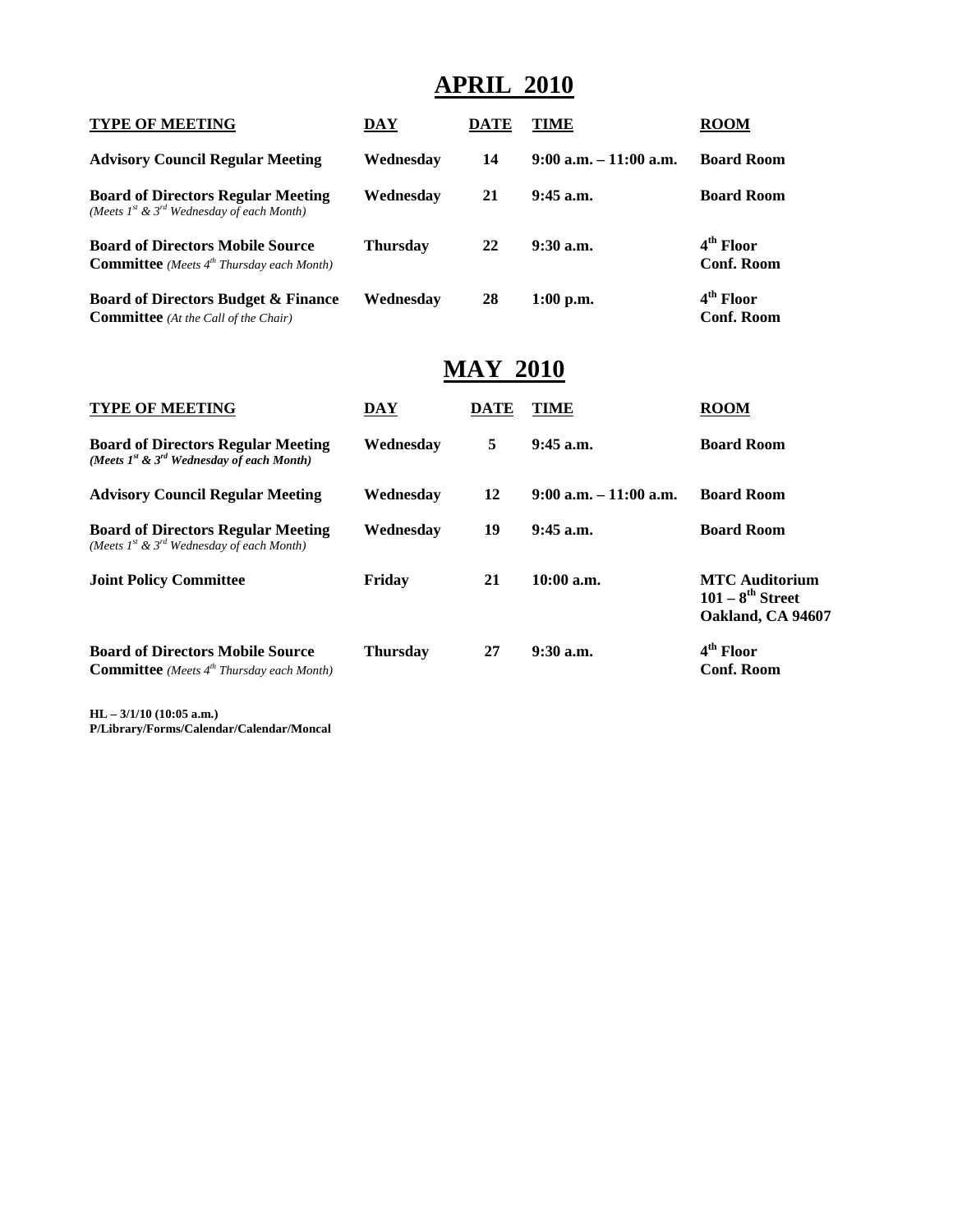## AGENDA: 1

#### BAY AREA AIR QUALITY MANAGEMENT DISTRICT Memorandum

- To: Chairperson Bramlett and Members of the Advisory Council
- From: Jack P. Broadbent Executive Officer/APCO
- Date: March 3, 2010

Re: Advisory Council's Draft Meeting Minutes of February 10, 2010

#### RECOMMENDED ACTION

Approve attached draft minutes of the Regular Advisory Council's meeting of February 10, 2010.

#### DISCUSSION

Attached for your review and approval are the draft minutes of the February 10, 2010 Advisory Council meeting.

Respectfully submitted,

Jack P. Broadbent Executive Officer/APCO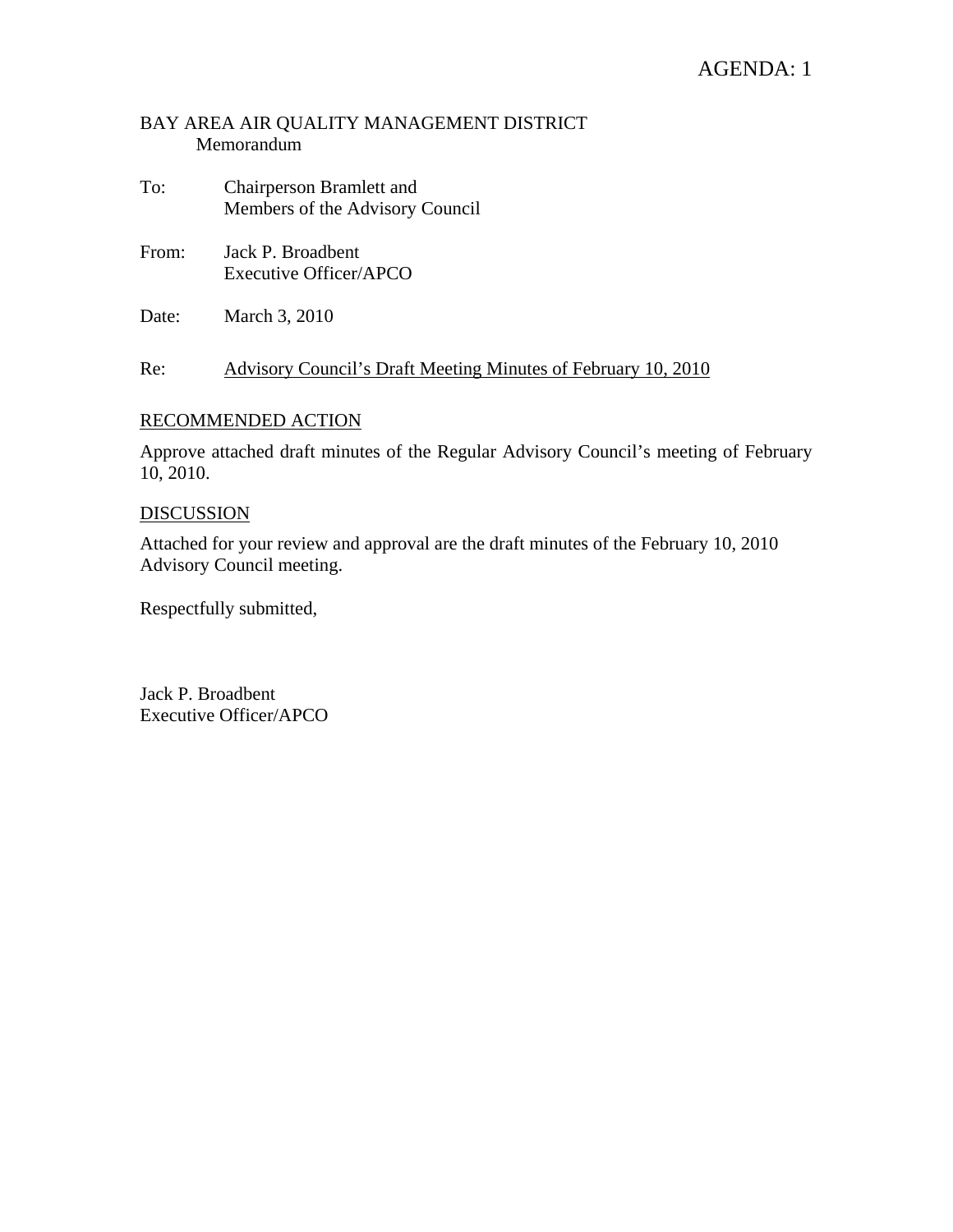#### AGENDA: 1

Bay Area Air Quality Management District 939 Ellis Street San Francisco, CA 94109 (415) 749-5000

#### **DRAFT MINUTES**

Advisory Council Regular Meeting 9:00 a.m., Wednesday, February 10, 2010

#### **CALL TO ORDER**

| <b>Opening Comment:</b>       | Chairperson Bramlett called the meeting to order at 9:00 a.m.                                                                                                                                                                                                                                                                                               |
|-------------------------------|-------------------------------------------------------------------------------------------------------------------------------------------------------------------------------------------------------------------------------------------------------------------------------------------------------------------------------------------------------------|
| <b>Roll Call:</b>             | Chairperson Jeffrey Bramlett, M.S., Vice Chairperson Ken<br>Blonski, M.S.; Secretary Stan Hayes; Council Members Jennifer<br>Bard, Louise Bedsworth, Ph.D., Benjamin Bolles, Robert<br>Bornstein, Ph.D., Harold Brazil, John Holtzclaw, Ph.D., Robert<br>Huang, Ph.D., Jane Martin, Dr.Ph.H., Debbie Mytels, Kendal Oku,<br>Dorothy Vura-Weis, M.D., M.P.H. |
| Absent:                       | Kraig Kurucz, M.S., Rosanna Lerma, P.E., Gary Lucks, JD, CPEA,<br>REA I, and Jonathan Ruel                                                                                                                                                                                                                                                                  |
| <b>Also Present:</b>          | <b>Chairperson Brad Wagenknecht and Director Mark Ross</b>                                                                                                                                                                                                                                                                                                  |
| <b>Public Comment Period:</b> | There were no public comments.                                                                                                                                                                                                                                                                                                                              |

#### **Consent Calendar**:

#### **1. Approval of Minutes of the January 13, 2010 Advisory Council Meeting**

Vice Chairperson Blonski provided a minor grammatical edit to the Clerk, and Chairperson Bramlett requested amendment to page 13; to remove one of the carbon capture and sequestration references listed under Meeting 3.

**Advisory Council Action:** Member Holtzclaw made a motion to approve the minutes of January 13, 2010, as amended; Member Bedsworth seconded the motion; unanimously carried without objection.

#### **DISCUSSION**

#### **2. Overview: Air District Climate Protection Initiatives Overview**

Deputy APCO, Jean Roggenkamp, stated the Advisory Council has been instrumental in helping the Air District Board of Directors realize that consideration of climate change should be part of the District's mission and integrated into programs, which she said is moving forward and she briefly reviewed the schedule of staff presentations.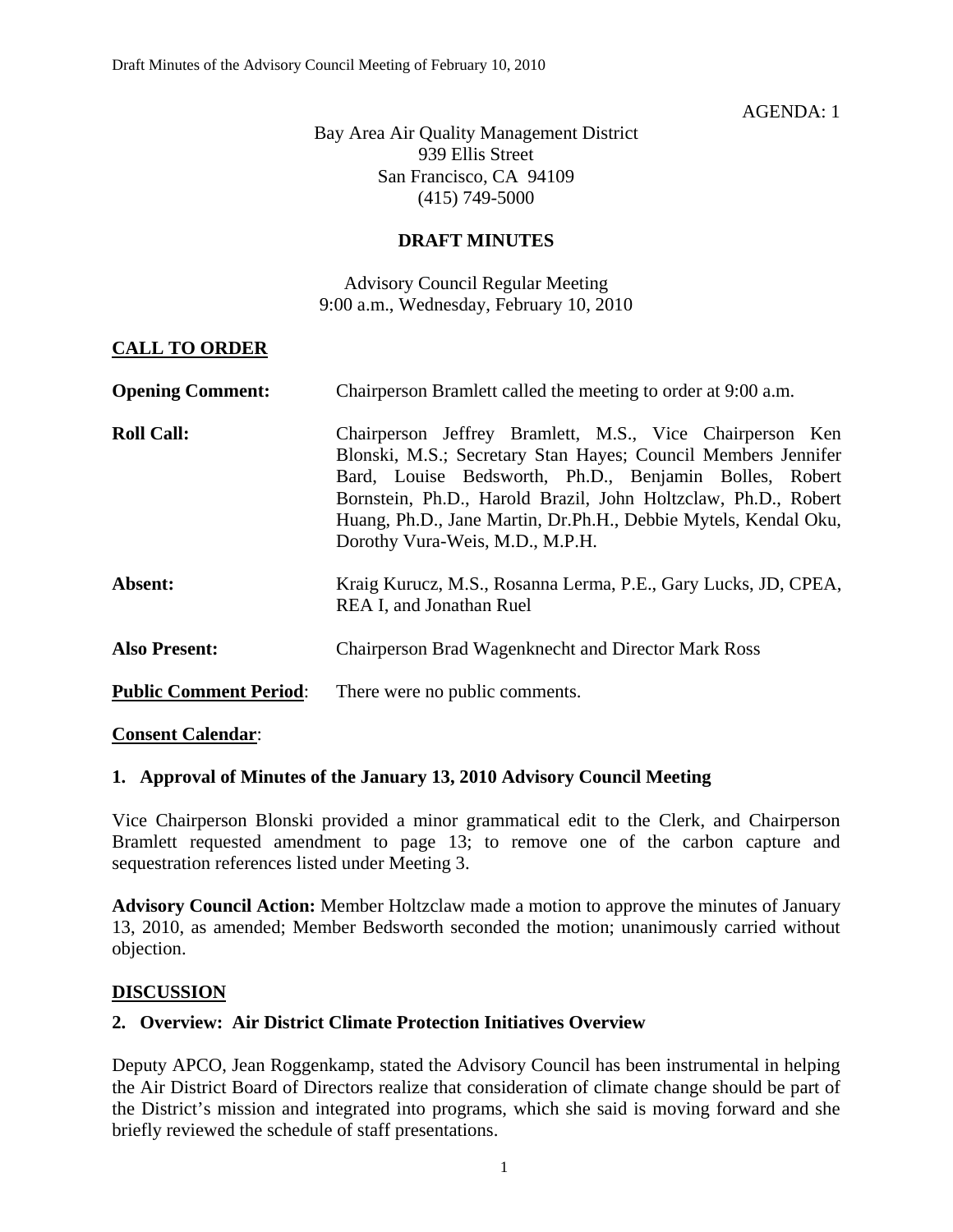#### **A. Legal Authority to Regulate Greenhouse Gases (GHGs)**  Brian Bunger Counsel

District Legal Counsel, Brian Bunger, stated the District adopted a greenhouse gas (GHG) fee, which is a required use fee tied to the authority of the District and its programs. The reason the District has this fee authority is that it has the underlying regulatory authority. Pursuant to Health & Safety Code Section 39002, 4000, the District has primary responsibility for control of air pollution from all sources other than motor vehicles in the Bay Area. Since 1947, California law has provided local control over stationary source air pollution to air districts. The District is entitled to adopt standards that are stricter than otherwise embedded in State law or otherwise adopted by the California Air Resources Board, pursuant to Health & Safety Code Section 41508.

Mr. Bunger defined "air contaminant" and "air pollutant" as "any discharge, release, or other propagation into the atmosphere" including carbon and gases (Health & Safety Code Section 39013). He stated that the District has authority to require operators to provide data to allow determination of emissions, authority to require permits before a person may construct or operate a source of air contaminants, and the authority to abate nuisances.

He noted that AB32 does not pre-empt District authority. In enacting AB32, the legislature set out to give the California Air Resources Board (CARB) overall programmatic authority to determine how to deal with stationary source GHGs, but at the same time, they explicitly did not limit or expand the existing authority of any district.

## **B. Bay Area Regional GHG Emission Inventory**

Amir Fanai Principal Air Quality Engineer, Planning, Rules & Research Division

Principal Air Quality Engineer, Amir Fanai, provided an overview of the GHG inventory, stating that the District prepared its first regional GHG inventory in California in 2006 with a base year 2002 inventory, and updated it with a 2007 base year inventory approved in 2008. He said the inventory is consistent with other inventories for criteria pollutants and toxic inventories; it uses the same VMT estimates, industrial activities and the same economic and population growth estimates. It is used in Clean Air plans, for CEQA guidelines, GHG permit fees and for outreach and education.

Mr. Fanai noted that the GHG inventory is grouped into six sectors:

- 1. Industrial/Commercial
- 2. Residential
- 3. Electricity/Co-generation
- 4. Off-road equipment
- 5. Transportation
- 6. Agriculture/farming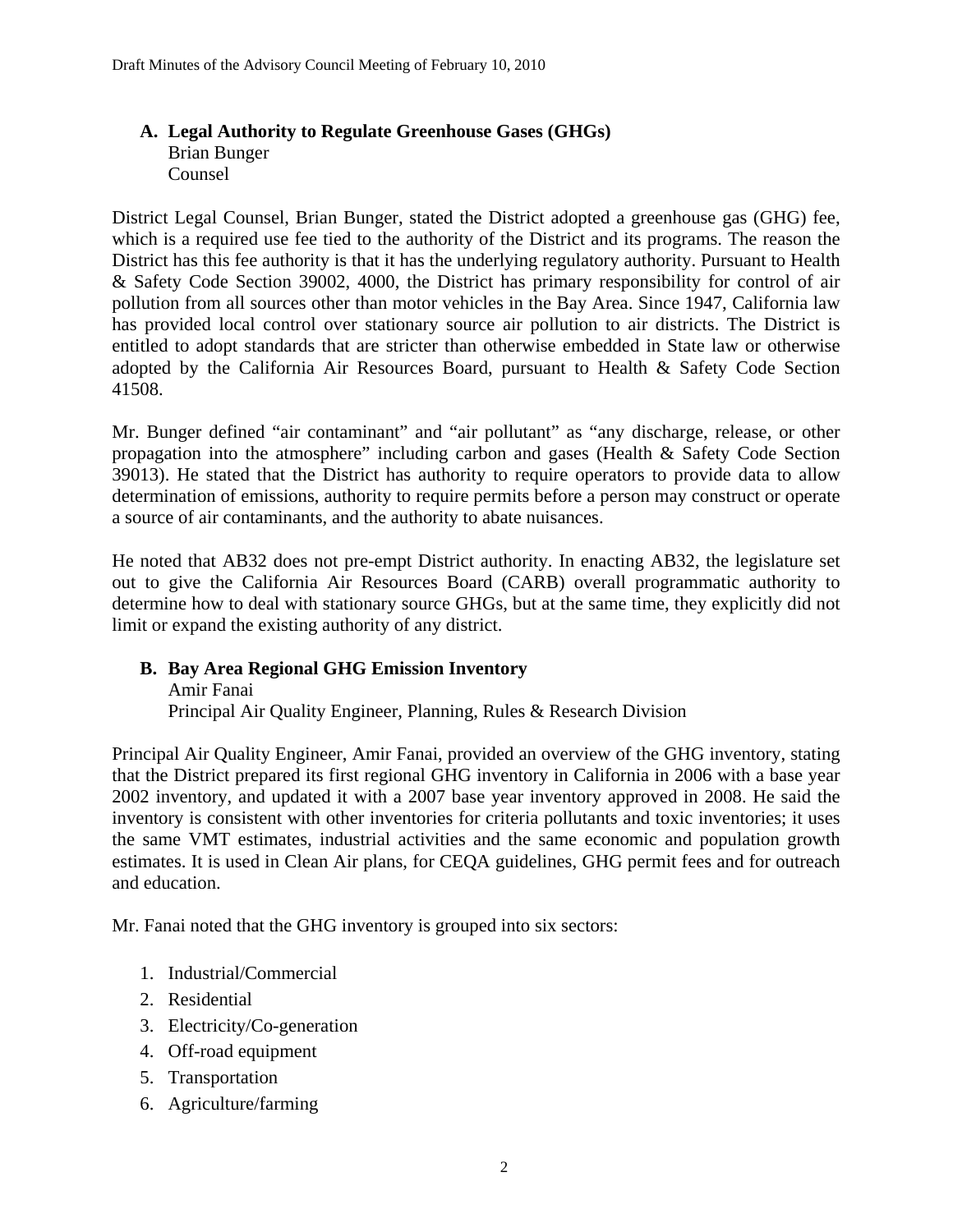GHGs included in the inventory are estimated for:

- Carbon Dioxide  $(CO<sub>2</sub>)$  from fossil fuels and solid waste
- Methane  $(CH_4)$  produced during production and transport of natural gas and coal
- Nitrous Oxide  $(N_2O)$  produced by agricultural and industrial activities
- Hydroflourocarbons (HFCs), Perfluorocarbons (PFCs), Sulfur Hexaflouride (SF $_6$ ) very powerful GHGs and usually produced using semi-conductor manufacturing, electricity generation and transmission
- Biogenic Carbon Dioxide  $(Bio-CO<sub>2</sub>)$  produced from combustion of solid waste and wood products. Emissions are calculated from these, but they are not added to the inventory.

Mr. Fanai explained that measuring GHGs is done through a  $CO<sub>2</sub>$  equivalent emissions. The unit is reported on an annual basis, as follows:

Units: Million metric tons of CO2E  $\{MMTCO<sub>2</sub>E\}$ 

 $CO2$  Emissions = {GHG emissions}x {Global Warming Potential (GWP)} Global Warming Potential (GWP) – A relative index used to compare the climate impact of a greenhouse gas, relative to an equal amount of carbon dioxide  $(CO<sub>2</sub>)$ .

He noted that 91.6% of emissions are  $CO<sub>2</sub>$  followed by HFC, PFC, and SF<sub>6</sub> (4.1%), Methane (2.6%) and Nitrous Oxide (1.6%)

Mr. Fanai then presented 2007 Bay Area GHG Emissions by sector, representing the following: Industrial/Commercial: 36.4% Transportation: 36.4% Electricity/co-generation (Bay Area) 8.4% Electricity Import: 7.4% Residential Fuel Usage: 7.1% Off-Road Equipment: 3.0% Agriculture/Farming: 1.2%

In comparing the State's inventory with the Bay Area's GHG inventories, he indicated that the Bay Area has about 20% of the population and 22% of emissions as compared to California. The Bay Area uses a lot of its own electricity which is must cleaner. Industrial is higher than the California average due to Bay Area refineries, and agriculture is less at 1% as compared to 6% for California.

Mr. Fanai presented a breakdown of the industrial/commercial sector emissions, stating that highest are oil refineries, which produce 40.7%. Natural gas boilers/heaters used by industries and commercial buildings produce 32.8%, and refrigerants/natural gas distribution produces 12.6% of emissions.

He presented a breakdown of the transportation sector emissions, stating that highest are cars/light duty trucks at 76.2%, medium/heavy duty trucks at 9.5%, aircraft at 7.5%, ships/boats at 3.8%, buses at 2.2%, motor-homes/motorcycles at 0.5% and locomotives at 0.3%. With a 10%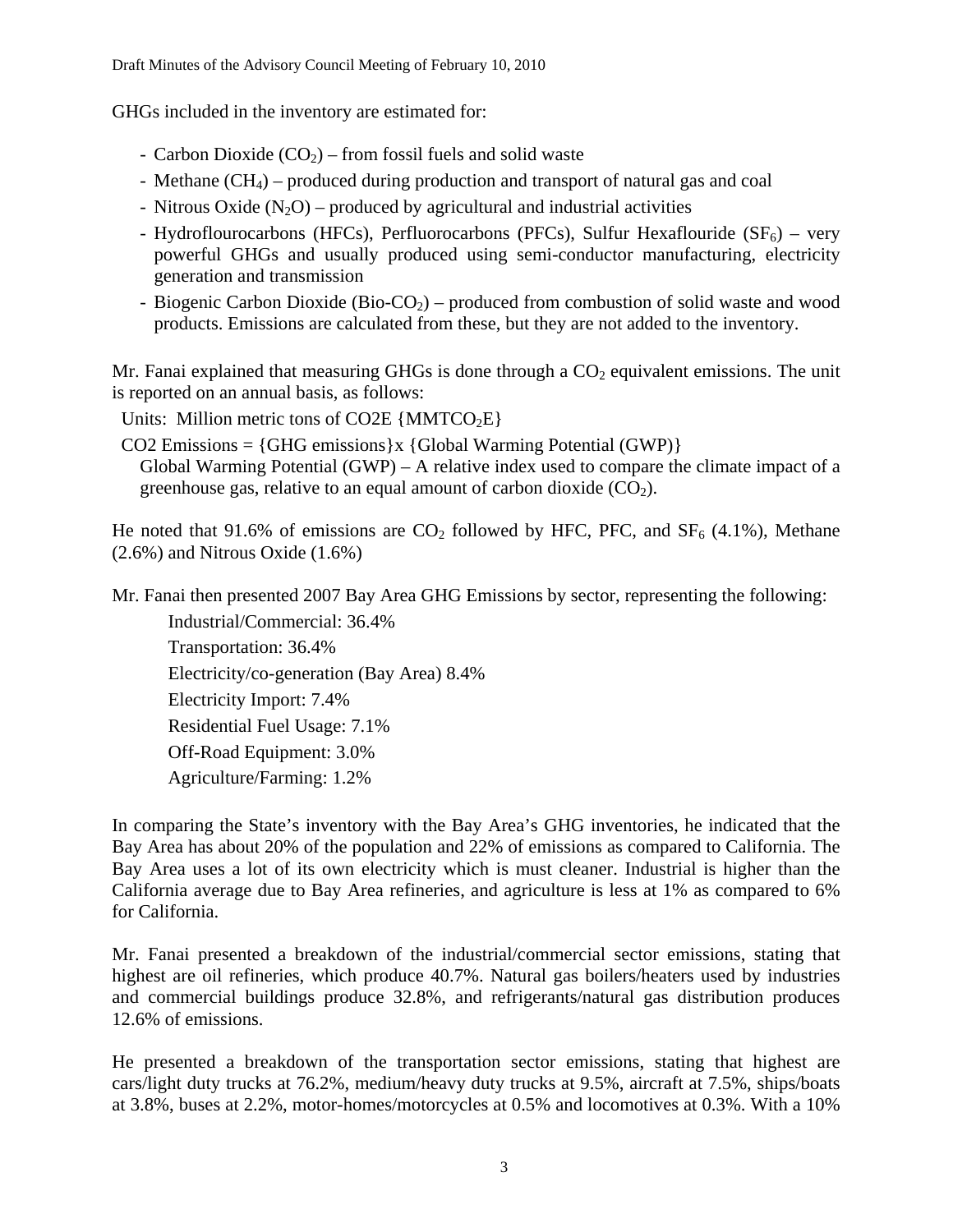reduction, the amount for cars and light duty trucks would be equivalent to the total off-road commercial/industrial equipment, as well as all electricity generation in the Bay Area.

Mr. Fanai presented  $CO_2$ -Equivalent Emissions by County, stating that generally, 10% of county emissions are from industrial and commercial sectors. Because of refineries, Contra Costa County emissions are highest at 32.9%. He displayed the largest emitting facilities as: Shell Martinez Refinery, Chevron Refinery, Tesoro Refinery, Valero Refinery, Delta Energy Center, ConocoPhillips Refinery, Los Medanos Energy Center, Metcalf Energy Center, Lehigh Southwest Cement and Mirant Potrero, LLC.

Trends will go up with a "business as usual" model, but by 2016 it is estimated that passenger cars and light duty trucks will reduce by 10% which will translate to a 3% reduction in overall emissions in the Bay Area. This is the equivalent to removing 300,000 to 400,000 vehicles from the roads. For 2020, the estimate increases to approximately 20%.

Ms. Roggenkamp requested moving up the presentation on Climate Protection Outreach; Item 2F.

#### **F. Climate Protection Outreach**

Lisa Fasano Director, Communication & Outreach

Director of Communications and Outreach, Lisa Fasano, presented the District's messaging climate change through outreach and communication. She described the *Spare the Air* campaign which originally focused on transit and encouraged people to use transit. In 2008, a switch was made to encourage everyday behaviors and the District transitioned the campaign to *Spare the Air Everyday* campaign. She discussed the messaging to change behaviors to reduce GHG output, such as taking transit, biking, walking, using non-gasoline powered lawn equipment, low VOC fertilizers, reducing electricity use, and other behaviors.

The *Spare the Air Everyday* then began to focus efforts on carpooling and on transit use. The District implemented a comprehensive media campaign, advertising and focused its message specifically on encouraging carpools. Ms. Fasano noted that the District has 5 wrapped Priuses that say *Spare the Air Everyday* and *Every Ride is Worth Sharing,* encouraging carpooling. The District has wrapped some buses, has implemented signage, partnered with 511 through MTC to hold workshops with employers on how they can build a carpooling or ridesharing campaign to get them going into their work places. Additionally, the District included the climate message in media releases.

Ms. Fasano further described the 2008 adoption of the District's GHG fee which received national attention, the carbon offset fund which continues to generate interest, and discussed successes such as the Climate Summit held in 2009, a Great Race for Clean Air, and grant programs that fund projects focused on clean air messages and encouraging alternative transit behaviors.

Ms. Fasano then described the District's community outreach, education, and events held with teachers and students: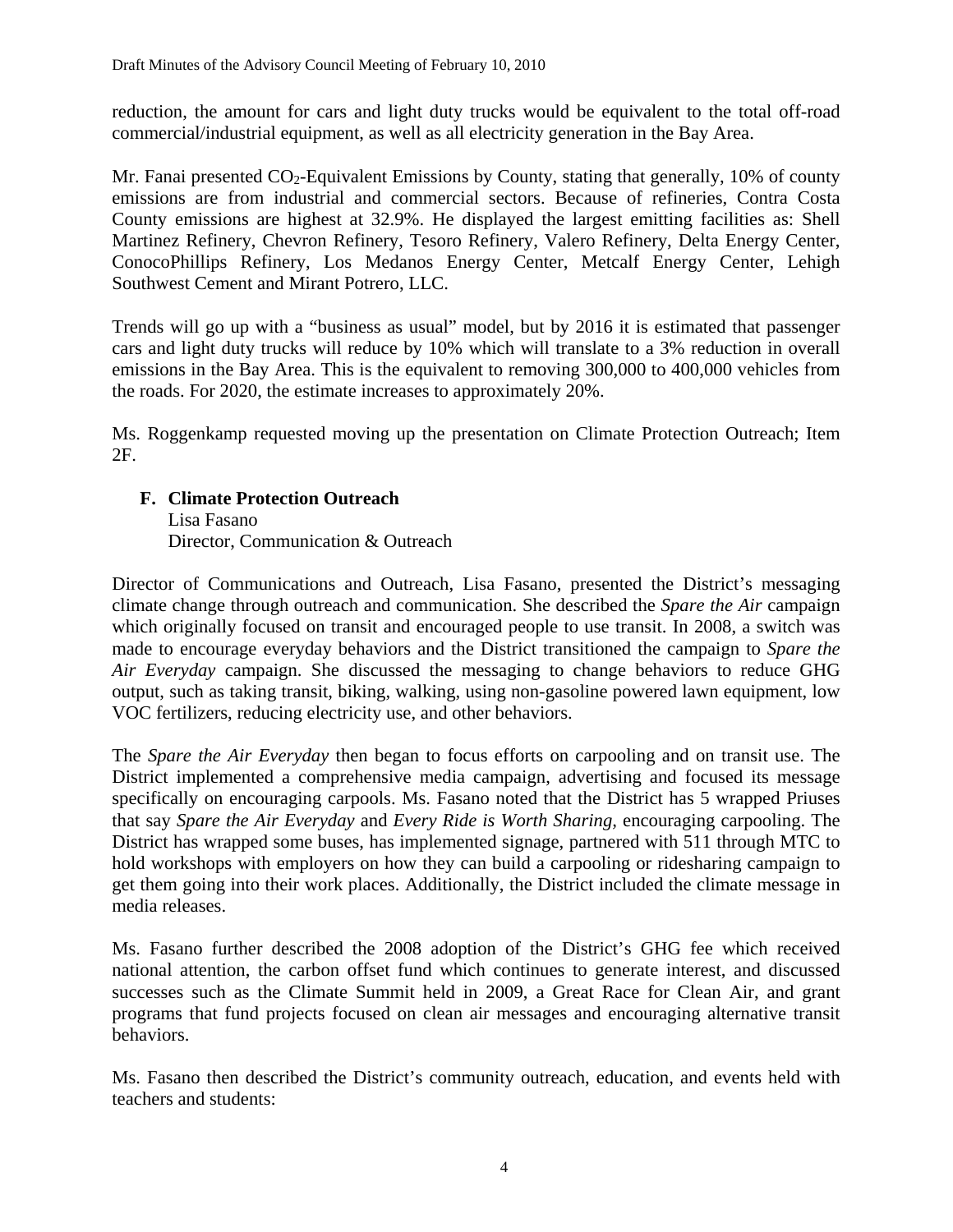- $\triangleright$  School Curriculums:
	- o -Clean Air Challenge
	- o -Protect Your Climate
	- o -As the World Warms
- $\triangleright$  Cool the Earth
- ¾ Resource Teams:
	- o -Great Race for Clean Air Challenge
- $\triangleright$  Community Grant Program
- $\triangleright$  Climate Events

In closing, Ms. Fasano presented the various samples of artwork and products used in the clean air message and distributed reusable bags and other outreach materials to Advisory Council Members.

#### **C. GHG Fees, AB32 Early Action Measures - Industry & "Tailoring Rule" for Title V Permits**  Brian Bateman

Director, Engineering Division

Director of Engineering, Brian Bateman, said he would provide a background on climate initiatives which may affect Bay Area stationary facilities and review of the District's Climate Protection Program which includes program activities, support for local Bay Area efforts to reduce GHG emissions, and State and regional collaboration, such as AB 32 and SB 375.

Mr. Bateman indicated that prior to adoption of the District's GHG fee schedule on May 21, 2008, program activities lacked a dedicated funding source. The fee schedule was developed to recover cost and is part of the District's overall goal to achieve a greater cost recovery for stationary source programs. Regarding legal authority for fees, Mr. Bateman added that the District has authority to assess fees for sources the District regulates. He reviewed details of the GHG fee schedule and how the appropriate fee rate was calculated and established, as well as types of GHGs. He noted that biogenic carbon dioxide was determined not to be included, which are  $CO<sub>2</sub>$  emissions resulting from things like landfill gas, sewage digester gas and the vegetable oil component of bio-diesel. Mr. Bateman then described types of facilities subject to greenhouse gas fees, their percentages of fees, and approximate ranges of fees, noting that the current rate is set at \$04.5 cents per metric ton.

He stated that AB 32 has a variety of measures slated for consideration of GHG reductions. He referred to a handout provided to members entitled, "Scoping Plan Measures Implementation Timeline" dated November 25, 2009, which incorporates a list of 72 measures included in the Scoping Plan. The first 12 measures have been approved for adoption by the CARB Board and Measure 13 was adopted in December, many additional measures will be adopted in 2010 and the District is participating in their development. He noted that "early action measures" is a term used by CARB to refer to measures on this list that were already underway or will be initiated in the 2007-2012 timeframe, and which constitute the majority of measures on the list. He said there are also nine "discreet early action" measures which refer to measures that would be adopted by CARB and enforceable at the beginning of January 1, 2010.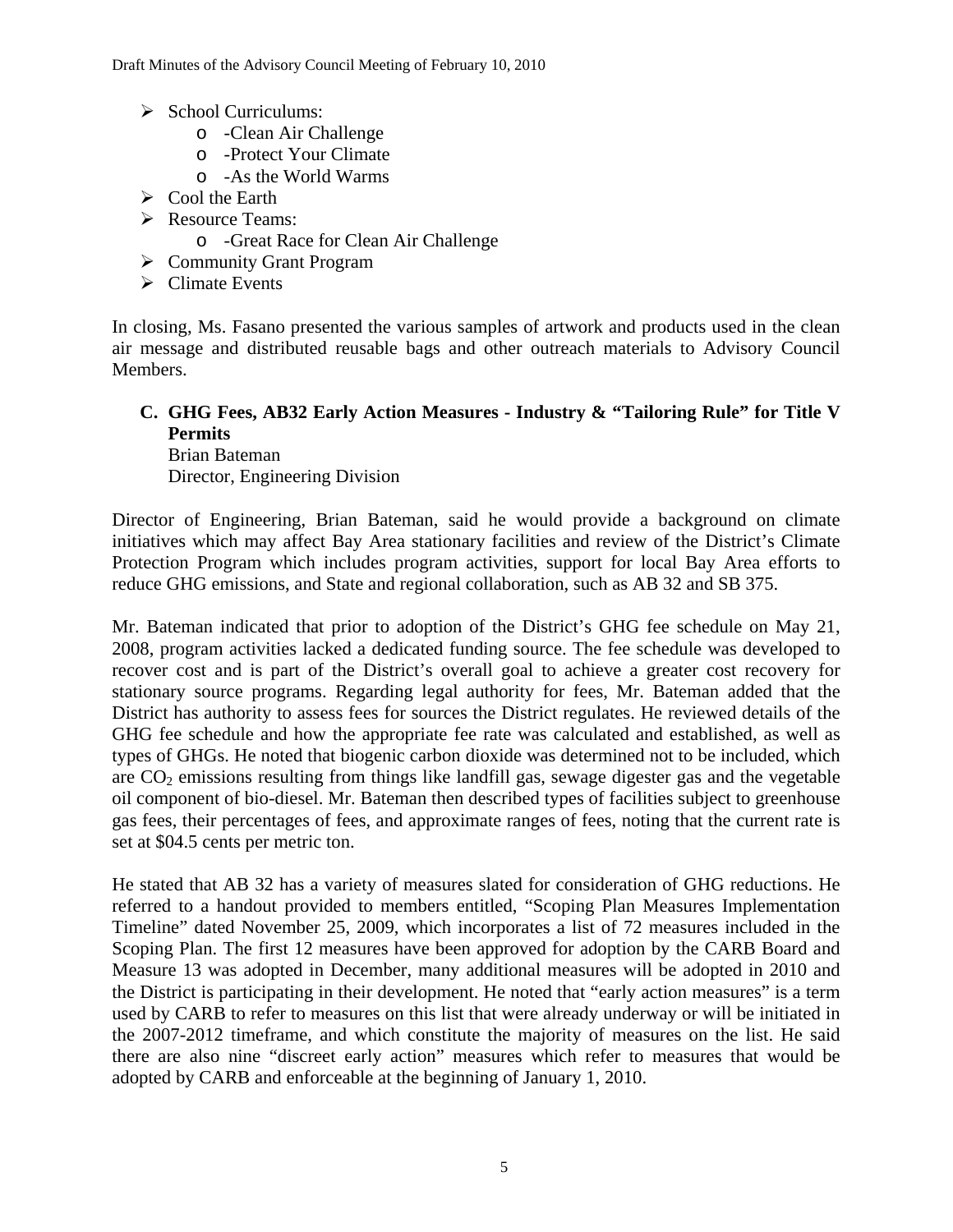In terms of their significance, the single most significant measure is cap and trade, although there are a couple measures in the mobile source sector which are close to it. The cap and trade measure is under development now and does not focus on any specific industry or technology, but requires affected industries to reduce their GHG emissions as they see fit. If they cannot do this adequately, they will be able to go out on the open market and buy allowances from other facilities that have been able to reduce their emissions further.

Mr. Bateman concluded by discussing AB 32 early action measures, which include the Landfill Methane Control Measure, adopted June 25, 2009; a measure relating to Semiconductor Operations approved by CARB on February 26, 2009, the Stationary Refrigerant Program approved by CARB on December 9, 2009; and the GHG Tailoring Rule from the Environmental Protection Agency, which is expected to double the number of required Title V and PSD Permits. He noted that if Congress takes action to adopt a national GHG program (e.g., the Waxman-Markey Bill approved by the House of Representatives last June), it is likely that this would remove EPA's authority to regulate GHGs under the Clean Air Act.

## **D. Grants & Incentives: Programs, Eligible Projects & Emission Reductions** Damian Breen

Director, Strategic Incentives Division

Director of Strategic Incentives, Damian Breen, gave an overview of grants and incentives and GHG and climate benefits from these programs, stating that many requirements for programs are defined in State law. The programs' primary objectives are to reduce criteria pollutants, reduce toxic air contaminants, with co-benefits of reducing GHGs of  $CO<sub>2</sub>$ , black carbon and ozone precursors.

Mr. Breen presented and discussed the following programs, representing a total of \$58 million in funding:

- **Transportation Fund for Clean Air (TFCA) Regional Fund/Program Manager:** 
	- $\geq$  \$22 million annually
	- ¾ 40% to County Program Manager Fund/60% to Regional Fund
	- $\triangleright$  Trip reduction, alternative fuel, smart growth and advanced demonstration vehicles
	- $\triangleright$  Bicycle Facility Program
	- $\triangleright$  Smoking Vehicle Program
	- $\triangleright$  Spare the Air
	- Emissions reduced FY 08/09 = ROG-0171 ton, NOx-379 tons, PM-94 tons, CO<sub>2</sub>-167,781 tons

Requirements:

- **Program restricted to On-road Vehicles Emissions Reductions Only (H&S Code)**
- Criteria Pollutant Program
- Board Mandated Cost-effectiveness threshold: \$90,000 \$500,000/ton of Emissions Reduced
- **Other Project Attributes Considered Impacted Areas, PDA's, GHG Emissions** Reductions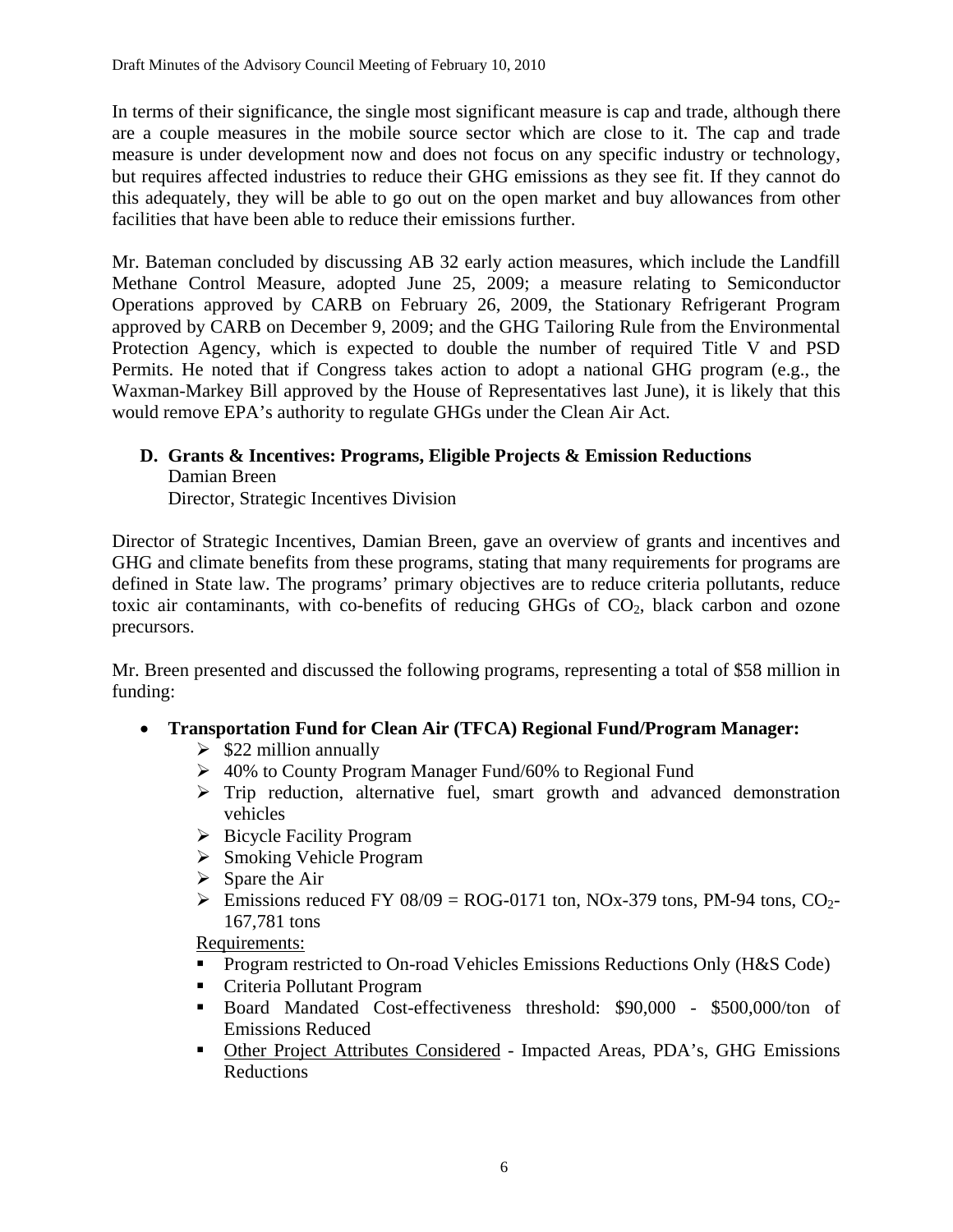## • **Carl Moyer/Mobile Source Incentive Fund (MSIF):**

- ¾ Carl Moyer \$9 Million/MSIF \$9 Million annually
- ¾ Criteria Pollutant Program
- $\triangleright$  Program Guidelines provided by ARB
- $\geq 50\%$  of funding spent in Impacted Communities
- $\triangleright$  Funds provided for:
	- o Trucks/On-road vehicles, Locomotives, Marine Craft, Shorepower, Off-Road and Agricultural Equipment, Vehicle Buy-Back, School Bus
- $\triangleright$  Cost Effectiveness:
	- o Threshold: \$16,000 per ton of emissions reduced
- $\triangleright$  Emissions Reduced FY08/09 = ROG-1,225 tons, NOx-9,700 tons PM-410 tons

## • **California Goods Movement Bond (I-Bond):**

- $\geq$  \$35 Million promised annually for 4 years
- $\triangleright$  Less than \$10 Million delivered
- $\triangleright$  Criteria Pollutant Program (focus on DPM and NOx)
- $\triangleright$  Program Guidelines provided by ARB
- ¾ Focused on Goods Movement Equipment
	- o Trucks/On-road vehicles, Locomotives, Marine Craft, Shorepower, Cranes/Yard Equipment, Truck Stop Electrification
- $\triangleright$  No Cost Effectiveness Requirement
- $\triangleright$  Emissions Reduced FY08/09 = PM-56 tons

## • **Lower Emissions School Bus Program:**

- $\triangleright$  \$8.4 Million promised annually for 4 years
- $\geq$  Less than \$2.6 Million delivered
- $\triangleright$  Criteria Pollutant Program (focus on DPM and NOx)
- $\triangleright$  Program Guidelines provided by ARB
- $\triangleright$  No Cost Effectiveness Requirement
- $\triangleright$  Emissions Reductions not Reported

## • **GHG/Criteria Pollutant Reduction Program (AB 118):**

- $\triangleright$  3 Programs ARB, BAR and CEC
- $\triangleright$  ARB Air Quality Improvement Plan (Criteria) \$50 Million
	- o Deployment Programs: On road-Hybrid Vehicles, lawn mowers, Marine, Locomotive, Agriculture
- ¾ BAR Vehicle Buy Back Program (Criteria) \$40 Million
- $\triangleright$  CEC Investment Plan (GHG) \$100 Million annually
	- o Alternative Fuels Infrastructure, Advanced Vehicle Demonstrations, Job Training
	- o Air District has applied for \$450,000 for LNG station at Oakland

## • **GHG Reduction Grant:**

- $\triangleright$  \$4.4 Million from ConocoPhillips Settlement
- $\triangleright$  GHG Reduction Program
- ¾ Funds available in Communities Surrounding Refinery (Rodeo, Crockett, Hercules, Pinole)
- $\triangleright$  Funding available to Public Buildings Only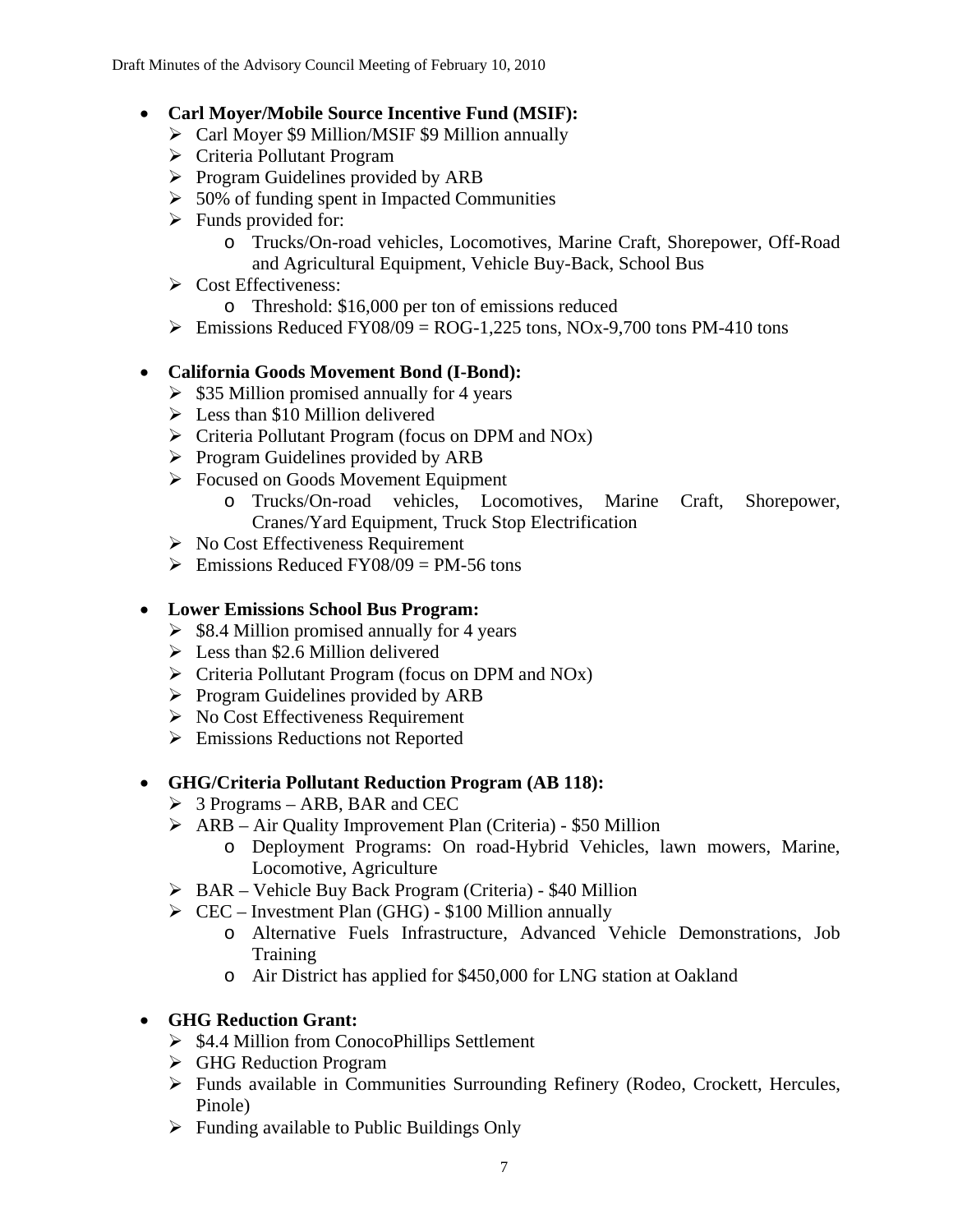- $\triangleright$  Project Types:
	- o Energy Efficiency, Cool Roofs, Renewable Power (solar/wind)
- $\triangleright$  More than \$9 million in applications received (final submittals due February 19, 2010)

### • **Climate Protection Grant:**

- $\triangleright$  \$3 million in Air District funds invested in 52 grants
- ¾ Youth Outreach
- $\triangleright$  Planning (Climate Protection and Capacity-Building)
- ¾ Regional Strategies (Best Practices and Innovative Approaches)
- ¾ Interim Results:
	- o Job creation of 10 permanent, 63 temporary and youth jobs
	- o 122 public meetings held
	- o 6,400+ youth directly involved

Mr. Breen concluded by stating District staff seeks new sources of federal and other funding and is focusing reduction of GHGs through clean transportation (EV and infrastructure), clean and renewable energy, energy efficiency and funding for stationary sources.

## **E. GHGs in CEQA Guidelines & 2010 Clean Air Plan**  Henry Hilken

Director, Planning, Rules & Research Division

Director of Planning Rules & Research, Henry Hilken, reported that staff has been working on the update of the 1999 CEQA guidelines over the past year, as well as thresholds of significance, which are considered a policy decision and brought to the Board of Directors for approval. He said air quality standards for ozone and PM have been strengthened. Therefore, the District must lower the thresholds of significance so that emissions from new development are minimized to meet the standards and so that cities and counties consider local air quality impacts when making land use decisions.

He said there are many questions surrounding CEQA. Environmental groups have challenged a number of CEQA documents and have been successful because lead agencies have not addressed GHGs in their CEQA documents. The District is attempting to address this void and has developed three threshold options for land use projects, based upon the AB 32 Scoping Plan: 1) a plan based approach; 2) a bright line which is 1,100 metric tons/year; and 3) an efficiency based option of 4.6 tons/service population/year (residents and employees) which would address those projects over 1,100 metric tons.

Mr. Hilken said the Office of Planning and Research issued guidance to include GHGs in CEQA documents but they did not provide thresholds for significance. They advised that cities still needed to make this determination and work with local air districts.

Mr. Hilken then discussed local community risks and hazards, the CARE program which identifies 6 priority communities in the Bay Area with high emissions, and concentrations of toxics, PM. The District is encouraging cities and counties to develop Community Risk Reduction Plans (CRRPs) and staff has begun some pilot programs with communities. The plans allow a communitywide approach to reducing emissions for new and existing development. The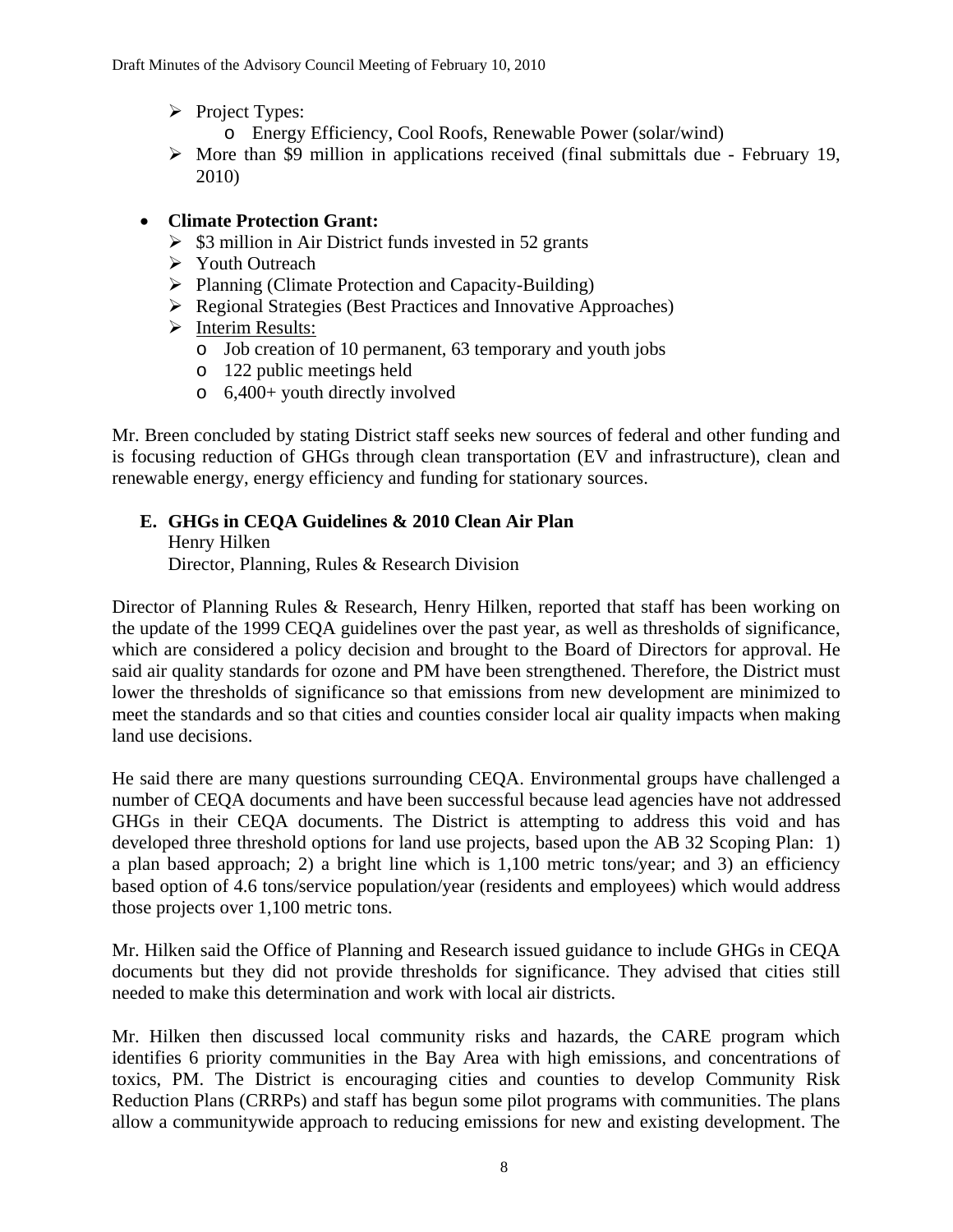District supports smart growth and infill development but also works to protect residents, and he displayed two maps showing priority development areas and modeled air toxics risk. Through implementation of local CRRPs, the District will work with cities to develop much more localized strategies to address impacts and future development.

He reviewed CRRPs elements as:

- 1. Defining CRRP planning area
- 2. Identifying goal or reduction target, e.g., no net increase/net reduction, percent reduction from baseline conditions, and equivalent to regional average risk.
- 3. Preparing emission inventories
- 4. Conducting risk modeling
- 5. Identifying emission reduction measures
- 6. Utilizing a monitoring and updating mechanism
- 7. Ensuring public involvement process

Mr. Hilken said staff has worked closely with local government staff that has questions on the effect of the thresholds on infill development. The District does not want to provide barriers, believes the thresholds are written in a way to support infill development, and staff will continue to meet and explain the process. He said staff will also work with regional agencies and cities to develop the Sustainable Community Strategy under SB 375 and ensure there is clarity on how projects would be treated under CEQA guidelines.

Mr. Hilken then discussed the 2010 Clean Air Plan; a multi-pollutant plan and update from the 2005 Ozone Strategy. He said the District needs to make continued progress toward the State air quality standards, provide local benefits in impacted communities, and also reduce GHG emissions. In addition to ozone cursors, the plan considers fine PM, key air toxics, especially diesel PM, and GHGs. Staff evaluates co-benefits and trade-offs in the control strategy and estimates the health and climate benefit in terms of dollars.

He noted that the draft Clean Air Plan proposes 55 control measures: 18 stationary source measures, 10 mobile source measures, 17 transportation control measures, 6 land use and local impacts measures, and 4 energy and climate measures. Many control measures will provide GHG reductions as co-benefits through cleaner vehicles and fuels, reduced vehicle usage, and increased transit and bicycling. Some of the stationary source measures will reduce GHGs, which include livestock waste and natural gas processing for methane reduction, and GHGs in permitting for CO2 reduction. Energy and climate measures will promote energy efficiency and renewables which will reduce the urban heat island and lower temperatures, promote green building codes and practices, promote solar power and other renewables, cool roofing and cool paving and promote planting of low VOC emitting trees.

Mr. Hilken reviewed next steps, which include:

- $\triangleright$  County workshops with planning departments
- $\triangleright$  Additional meetings with local officials, staff and interested stakeholders
- $\triangleright$  Provide technical resources and training to local staff
- $\triangleright$  Seek Board approval of significance thresholds June 2010
- $\triangleright$  Adoption of the Final Clean Air Plan late summer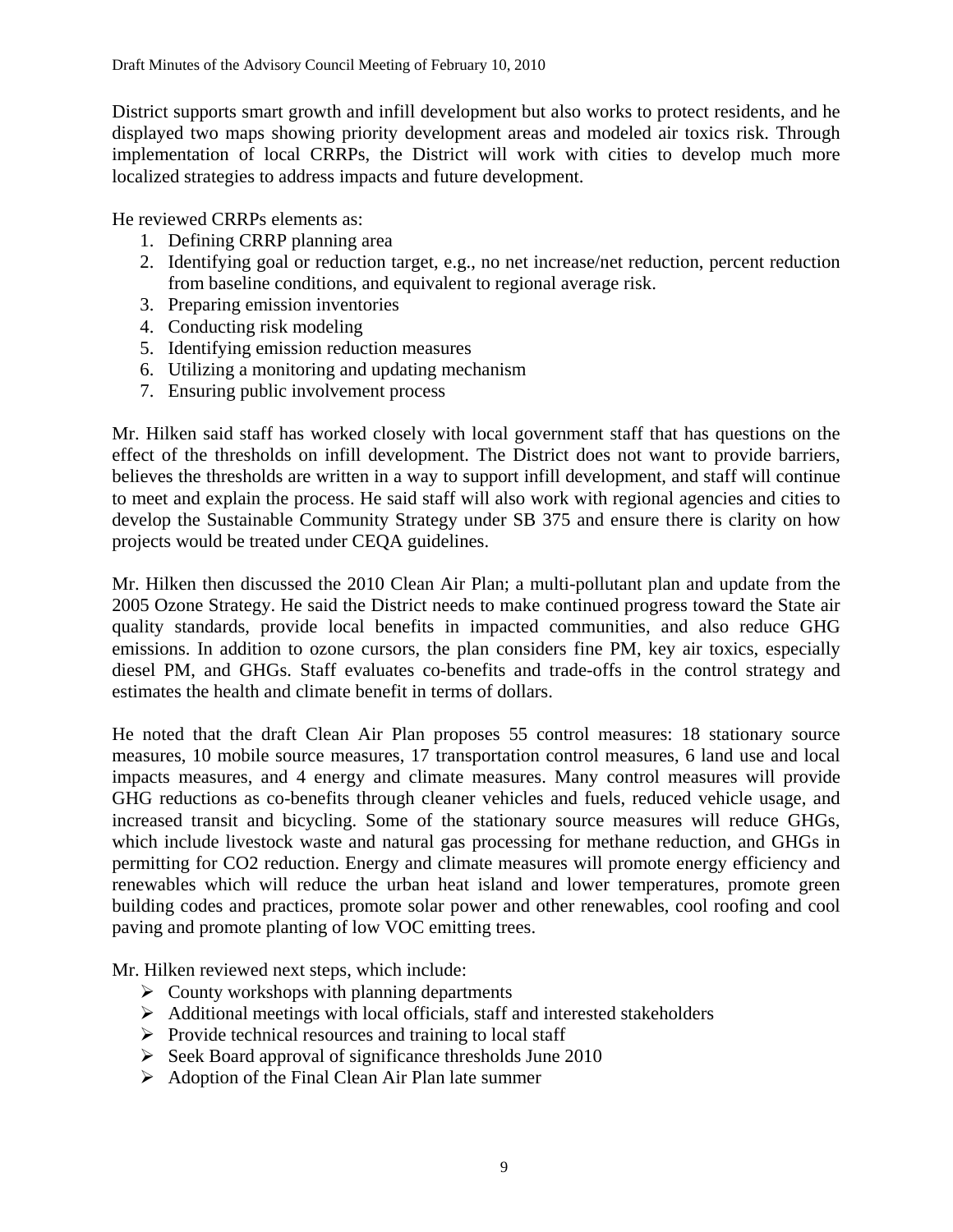#### **G. Climate Protection Program Activities**

Abby Young Principal Environmental Planner, Planning, Rules & Research Division

Principal Environmental Planner, Abby Young, provided a presentation on climate protection program activities, stating that activities span many divisions in the District and encompass many programs. One of the largest focuses has been to assist the 101 cities and 9 counties in the Bay Area to develop their own local climate protection efforts.

Ms. Young stated that the District played the role of convener in 2006 where it convened the first ever regional Climate Protection Summit, which was highly successful. The second summit; the Climate Action Leadership Summit, was conducted last May 2009, and Thomas Friedman served as an inspiring keynote speaker. She said 450 local government representatives attended the conference which focused on highly interactive discussion-based, break out sessions. Topical issues related to issues addressing GHG mitigation through CEQA, challenges and opportunities SB 375 will bring to the region and the role of local, versus regional, jurisdictions in trying to think about green building.

Ms. Young reviewed the District's role as technical assistance provider, stating that the District worked with the International Council for Local Environmental Initiatives (ICLEI) over the last two years to convene a series of training workshops for local government staff, by county. Staff from a total of 52 local governments were trained to conduct their own community-wide GHG inventory. She said 85 of the 101 cities have completed community-wide GHG inventories over the last two years.

The District also provides on-demand, technical assistance and last year launched a partnership with the Institute for Local Government to develop a best practices web portal hosted on their site. The portal is designed specifically for local governments in addressing climate protection work. She presented a sample of the web page, stating the District tracks local governments' progress on inventories, climate action plans, reviews case studies, and has trained and presented the website to the District's regional agency partners.

Ms. Young discussed education and outreach such as *Protect Your Climate*, which provides 4<sup>th</sup> and 5th grade curriculum, *Cool the Earth, Cancel-a-car p*rogram, climate messages built into the *Spare the Air Everyday* program, and a variety of climate funding programs and community outreach grants. She said the District's climate planning efforts include regional GHG inventory, GHG quantification in control measures, and CEQA GHG thresholds, guidance and tools.

The District is also participating and collaborating with the SB 375 Sustainable Communities Strategy Working Group, the RTP Climate Working Group, Climate Bay Area, supporting the Joint Policy Committee's 6-point Climate Strategy and CEQA guidelines. She also reported on statewide leadership efforts with CAPCOA and the CARB. At the end of August, CAPCOA will convene a State-wide conference on climate protection, and the District is serving on its steering committee.

#### Public Comments: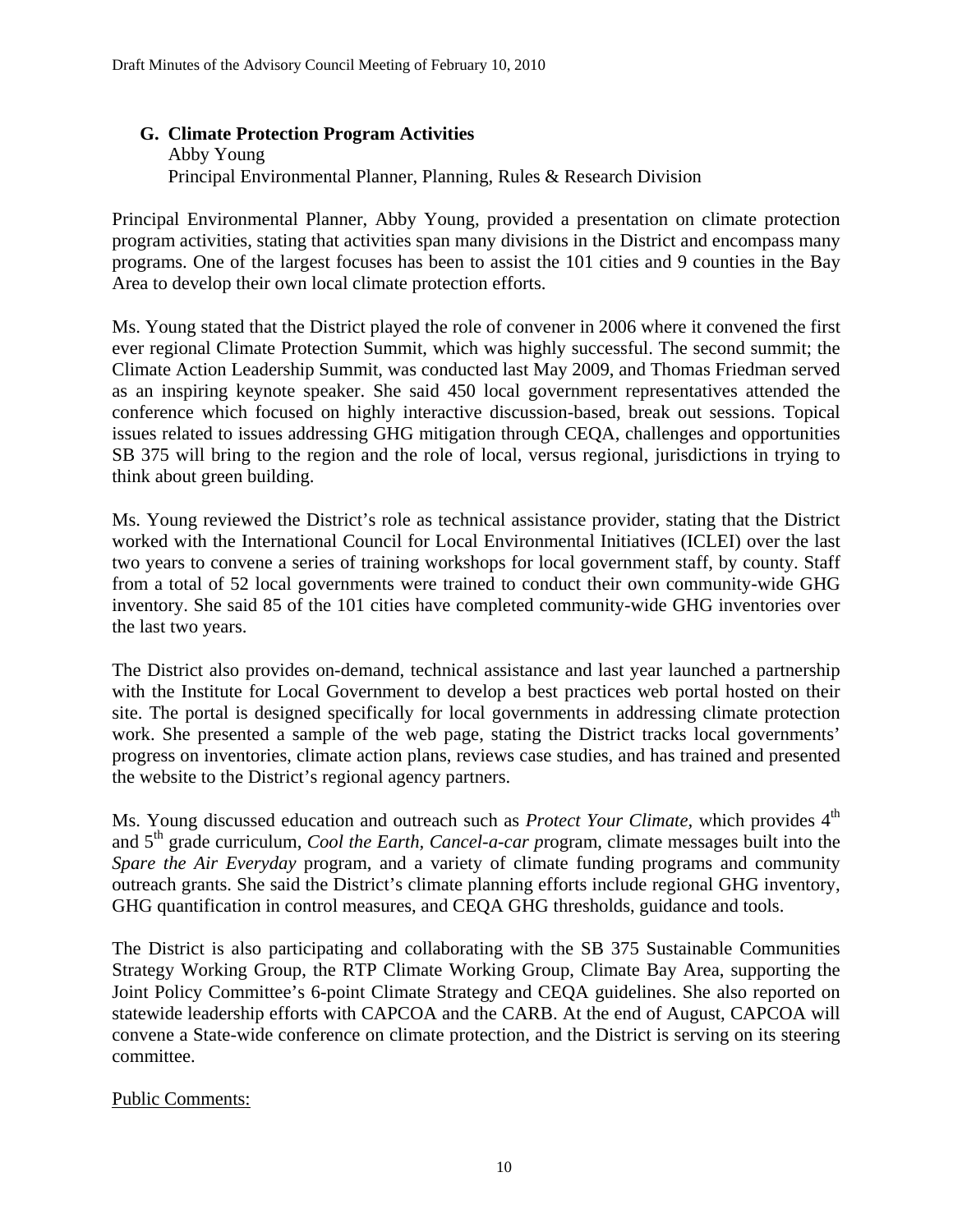Sam Altshuler, former Advisory Council Member, noted that fossil fuels are sequestered carbon, and anything the District can do to minimize the removal and burning of fossil carbon from the earth, the better off we are. He said he had asked former Advisory Council member Bob Sawyer what percent of  $CO<sub>2</sub>$  in ambient air is fossil carbon, and he replied that it is consistent at 57%, which he believed was fairly large. Lastly, he said the EPA uses comprehensive procurement guidelines when assessing federal projects, and they are looking for energy efficiency, use of recycled materials and opportunities for lower emissions on federal projects.

### **DISCUSSION**

#### **3. Air District Climate Protection Initiatives**

Chairperson Bramlett thanked District staff for their time and presentations and recognized Board Chairperson Wagenknecht and Director Ross in attendance.

Dr. Holtzclaw referred to the GHG Inventory presentation, Slide 6; 2007 Bay Area GHG Emissions by Sector which shows the transportation at 36.4%, and Slide 7, a comparison of California and Bay Area GHG Inventories, which shows the transportation sector at 39% and 39.5%. Mr. Fanai said he tried to make the Bay Area and California charts consistent with one another; off-road equipment was added to the 36.4% in the chart on Slide 6 to arrive at 39% and 39.5% on Slide 7.

Dr. Holtzclaw referred to media outreach for Spare the Air Everyday, and questioned emphasis was placed on the activity and health benefits of walking and biking. Ms. Fasano replied that the District emphasizes biking, walking, walkable carpools and walkable school buses to schools, and talks about how these programs help with air quality and physical health, which is mostly focused to students, who in turn, bring information home to family members.

Ms. Young added that the  $4<sup>th</sup>/5<sup>th</sup>$  grade curriculum also addresses health, and as part of the transportation lessons, these are part of the solutions that students can put into action. Through the grant program, the District also awarded several grants to school-based programs that focus on alternative modes to school. Ms. Fasano also added that through the employer program, the District encourages bicycle use and establishment of bicycle-friendly work places and lockers, as well.

Secretary Hayes thanked presenters and said the District has been on the cutting edge. He is proud to be part of an organization that is so proactive. He felt it was important for the Advisory Council to understand what is feasible, given the District's charter and statutory limitations. He referred to GHG Inventory presentation's pie chart on Slide 6, and questioned which portion of it is subject to District authority. Mr. Fanai said he would guess it is about 50/50 that are under District authority.

Secretary Hayes said of that 50%, how much was under permitting control. Mr. Bateman replied that currently, for permitted sources the total is about 27 million metric tons per year of  $CO<sub>2</sub>$ equivalent emissions, or about 25%-30% of the total. There could be other facilities within the District's regulatory jurisdiction that could be permitted, but this is based on current permitted facilities. Ms. Roggenkamp noted that in addition to regulatory authority, the District also works to touch all of the sectors in some way—through grant programs, the Clean Air Plan, and model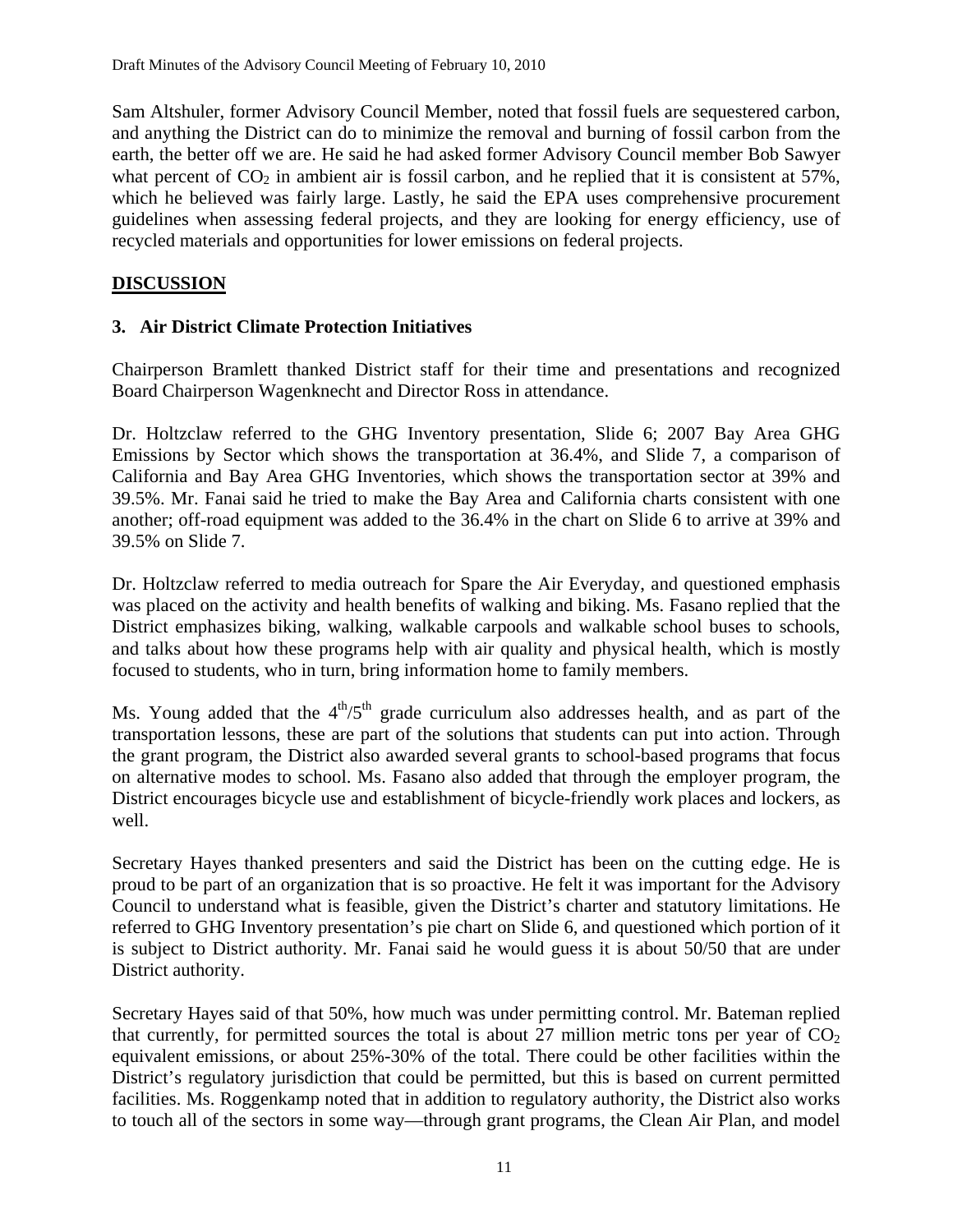ordinances. She clarified that the one area the District does not get involved with is imported electricity.

Secretary Hayes referred to the AB 32 Scoping Plan measures prepared by Mr. Bateman and questioned which ones the District had authority for implementing. Mr. Bateman said out of the 72 measures, there are not many stationary sources where the Air District will be the lead agency in terms of implementation and enforcement. The District will not have much of a role with cap and trade. Nevertheless, some of the measures could be very significant in terms of resources they require.

Mr. Bateman stated that the District already has a rule for the landfill measure, and based upon the number of facilities, the refrigerant program would be quite significant. Semi-conductor is focused with fewer facilities, and there are several other measures where the Air District will take some lead role in terms of implementation. Also, the tailoring rule could be very significant for all air permitting agencies in the country.

Dr. Vura-Weis thanked staff for the presentation and referred to Mr. Breen's presentation on grants and incentives and the requirements for cost per emission reduction. She questioned whether the District was meeting those targets. Mr. Breen explained that as part of program requirements, the District does not provide funding unless specific criteria are met. He said there is wide variation and a lot depends on the category, the type of equipment provided, and the State legislature as to what funding is available. Heavy-duty emission reductions involve ships, trains and locomotives which are unregulated categories that cross state lines. For passenger vehicles and advanced demonstration projects, higher cost effectiveness is allowed because so much money must be expended to push those vehicles and their technology out. However, by doing these projects, the District is demonstrating that the technology can work and it encourages more of the market to take it up.

Dr. Vura-Weis recognized that in addition to reducing  $CO<sub>2</sub>$  emissions, public health is often improved, which is not quantified. She also believed the District was taking the lead in CEQA guidelines and questioned whether other air districts are working together so as not to duplicate efforts. Mr. Hilken agreed the District was in the lead; staff meets regularly with CAPCOA and sits on a variety of working groups. He noted that the South Coast Air District is working on CEQA thresholds, have not adopted any for the land use side but have already adopted thresholds for stationary sources subject to their permitting. He said the San Joaquin Air District recently adopted thresholds for land use projects. They took a different approach and they have received negative comments on their best practices approach.

Dr. Vura-Weis thanked staff for the Scoping Plan Measures Implementation Timeline and felt that it would be helpful to separate out who is responsible for setting standards and who is responsible for implementing and enforcing them. There are many where CARB is listed, but the work ends up with the Air District.

Dr. Bornstein stated that each presentation was highly professional and he was amazed at the fact that the work had begun just a few years ago. He referred to Slide 8 of Mr. Bateman's presentation on GHG fees, stating that he worked with an engineer that was following EPA guidelines to determine out-gassing. They were told to put a monitor downwind of the prevalent wind direction; however, at night this has no meaning. The slide indicates that the District is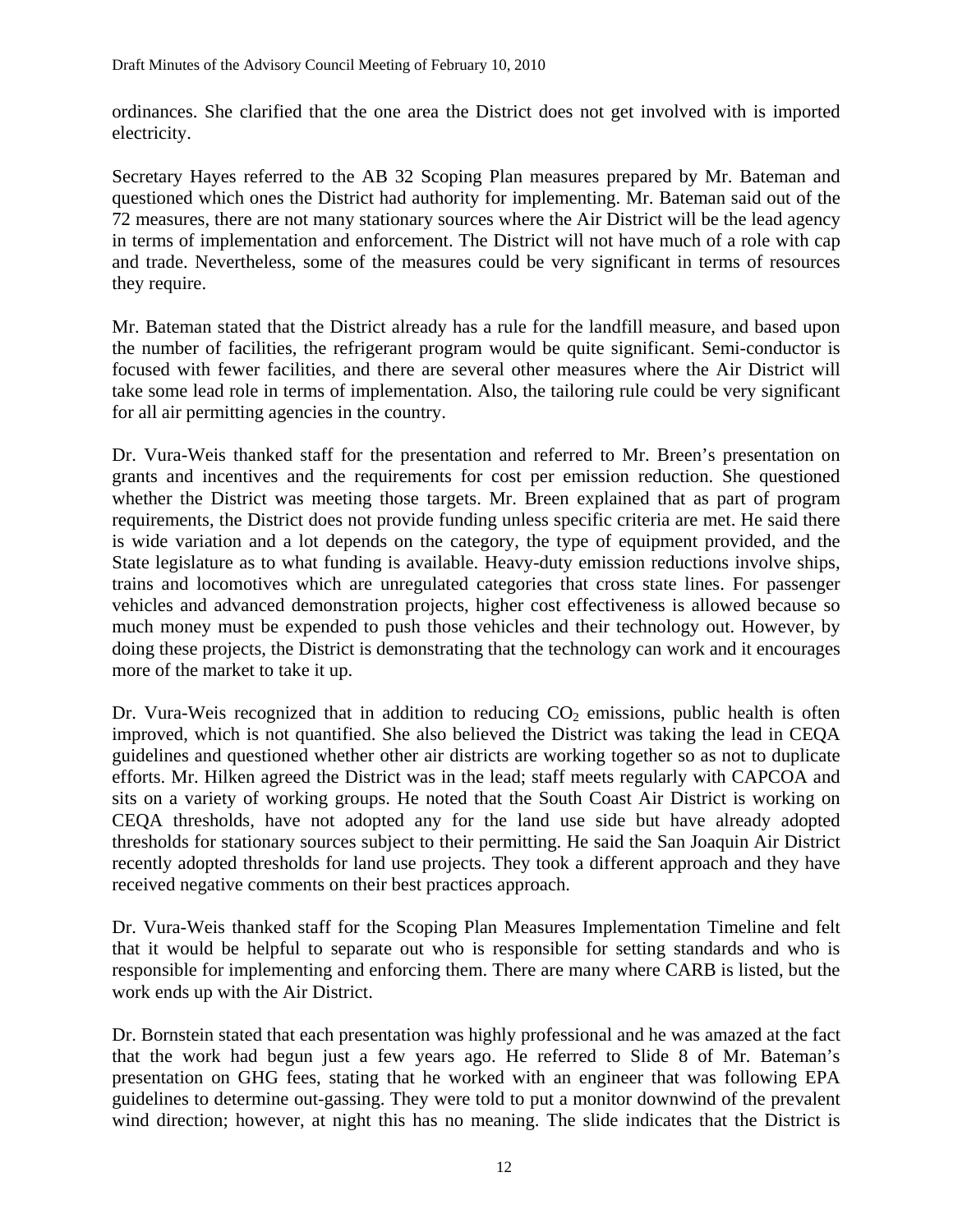measuring at 25 foot intervals, and he questioned if this was all the time, during the day, during the night. He also questioned how to account for the local effects, especially at night.

Mr. Bateman said the surface leak monitoring requirements in the Landfill Methane Control Measure and the District's existing rule, Regulation 8, Rule 34 are based on the use of hand-held hydrocarbon detectors. The technician walks across the surface of landfills and takes readings quarterly. He said there are other programs that involve ambient monitoring that measure air at the fence line at the facility. Dr. Bornstein said the sources of gases coming out depend on atmospheric conditions and where they are going to go depends on meteorology, and at night meteorology is local. Mr. Bateman replied that there are more sophisticated devices under experiment which will allow one to look at surface leaks from a remote location across the entire landfill, and CARB will be deploying this in southern California to see how it works.

Dr. Bornstein referred to the Grants and Incentives presentation; Slides 5, 7 and 8, and questioned staff as to what fraction of the total emissions the reductions represent. Mr. Breen referred to Slide 8 regarding I-Bond funding and reduction of emissions, stating the bulk of the 56 tons of PM emissions comes from drayage trucks from the Port of Oakland. The emissions reductions for that project are about 14 tons a year. The representation shown is based upon a 4 year life for the project, which translates to about 0.03 tons of emission reductions per day. He said while not a lot, when thinking about the entire emissions inventory for the Bay Area for heavy-duty trucks, which is about 2.6 tons of emissions daily. He said the 0.03 tons represents about 1% of the entire emissions from trucks in the Bay Area, and a whole percentage point is quite significant when talking about grant dollars.

Mr. Breen noted that in terms of the other programs, it is difficult to define how those projects affect the daily and yearly conditions in the Bay Area because they are spread over different sources and categories, and this is why they are reported on an annual basis. However, through I-Bond and other programs, the District is seeing a daily impact on emissions.

Dr. Bornstein referred to Slide 6 of the CEQA guidelines presentation and identified modeled hot spots. He questioned what contribution from the San Jose Airport was to that hot spot. Mr. Hilken said staff has been at meetings with Dr. Bornstein and has spoken with community groups. He believed locally, the airport contributes but staff would have to report back on how much. He would estimate that in the downtown area and including San Jose, diesel PM is, by far, the largest driver of cancer risk. The confluence of Highway 101 and I-880 has a much larger impact and is, by far, the largest driver of those highest concentrations in downtown San Jose. Dr. Bornstein said they were not able to find a strong signal from the airport but concluded that based on the location of the  $4<sup>th</sup>$  Street station and other studies of airports, it was probably too far away to see the impact. He said they will recommend some sort of mobile measurements or a temporary fixed monitor, and he agreed to forward a copy of their report to staff.

Vice Chair Blonski thanked all presenters and referred to Slide 10 of Mr. Fanai's presentation and to the amount of  $CO<sub>2</sub>$  emissions in Contra Costa County versus Marin and Napa. He questioned staff how grant programs are balanced and equality provided, based upon the refining capacity in Contra Costa County and the significantly heavier impact on its residents. Ms. Roggenkamp said the District's grant programs are focused on reducing criteria pollutants, largely on diesel PM and NOx from heavy duty equipment. There is a requirement that they be spent most heavily in those impacted communities and the District also believes this is the right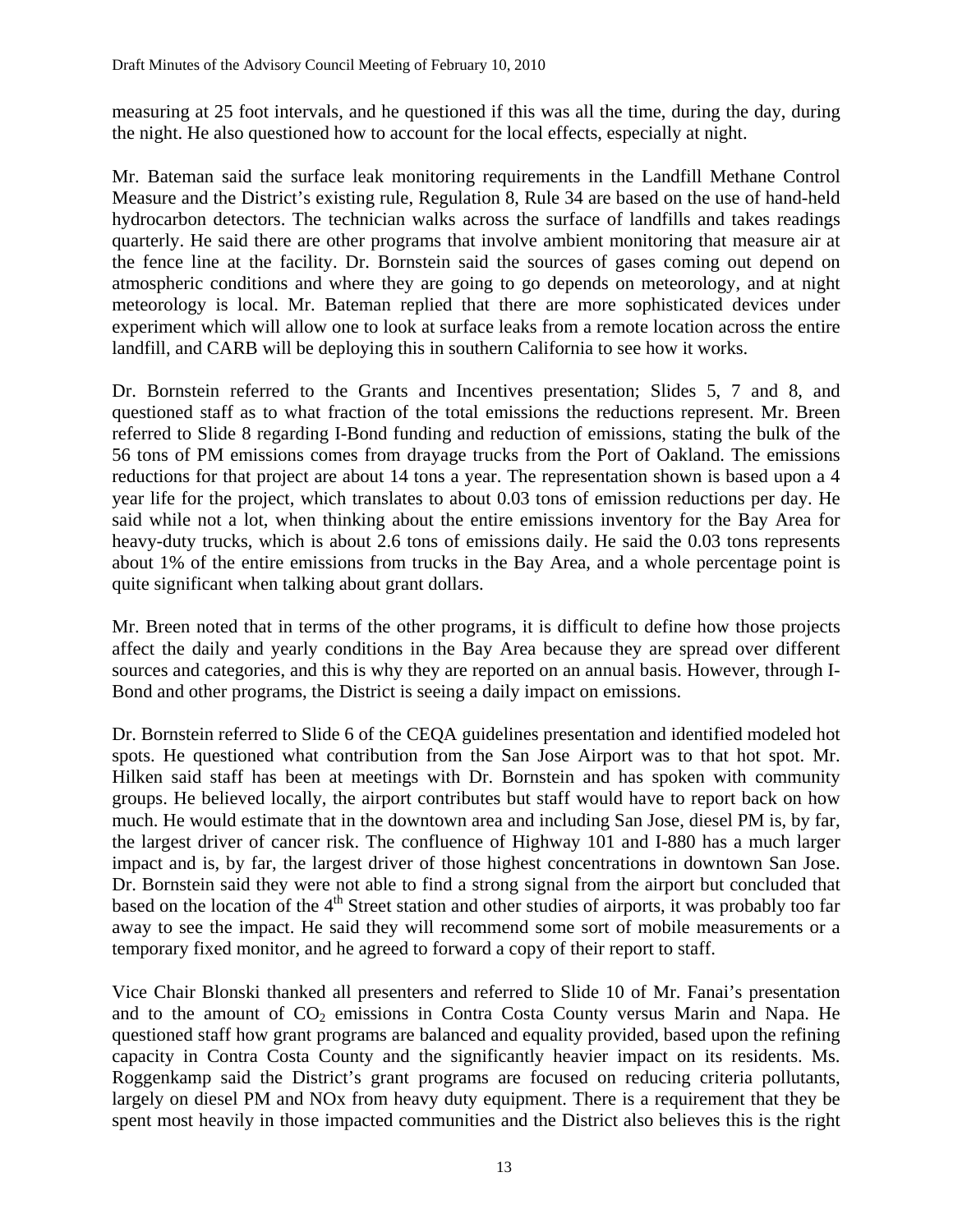thing to do. One of the District's grant programs focuses on GHGs, which is a temporary program from the ConocoPhillips settlement, and the GHG benefit is calculated for the TFCA program so staff can report them, and this is probably something which could be done for all of them even though it is not state mandated. She said the point raised is a good one when thinking about pushing the State to fold in GHG reductions as part of the grant programs.

Vice Chair Blonski referred to the promotion of low VOC tree planting, and he questioned if there is a list the District provides to local government agencies. Mr. Hilken said staff sent out general guidance to Bay Area planning directors several years ago on higher and lower VOC emitting species. He said one thing included in the Clean Air Plan measure is to revisit this and send it out again to cities.

Vice Chair Blonski referred to increasing requirements imposed and the effect it is having on local governments when they are struggling. He cautioned the District to take into account what the true cost is for some of the things and ensure the payback is beneficial.

Ms. Bard thanked speakers for their presentation and referred to the semi-conductor industry which uses a lot of nanotechnology. She stated that at the A&WMA conference, there was interesting research being done on the health impacts of nanotechnology and micro fibers, which found health impacts similar to impacts of asbestos exposure. The EPA is interested in this and she questioned if the District was looking at related impacts from such technology. Mr. Bateman replied that he was not aware that the District was pursuing study of such technology.

Ms. Bard referred to the multi-pollutant plan and said there was a methodology used that ranks health and cost benefits. She questioned if this methodology was being used for other programs when assigning or awarding grant dollars. Mr. Hilken said staff would definitely want to look at this and there is a discussion of this in the plan. He said staff is prioritizing control measures and thinks there may be applications for other programs. However, staff already considers various pollutant reductions in the grant programs already, but there may be additions to this that staff may want to consider in the future.

Ms. Bard thanked the District for their leadership, for being a true public health agency, and noted that some of last year's recommendations are being implemented. In the District's work with local governments, she asked to emphasize the public health benefit of the proposed policies. Public health departments want to be partners in this and are organizing a public health letter to MTC and ABAG to elevate the public health discussion, benefits of transportation planning and strategies that will reduce GHGs from SB 375. She indicated that one of their recommendations was for the Air District to advocate for a strong regional GHG reduction target and CARB will be setting a target in June. She believes that according to SB 375, local regions should provide input, and she questioned if the discussion about the Air District considering what model target could be embraced was moving forward.

Ms. Roggenkamp said there is a staff level working group that is on-going and talking amongst the regional agencies about SB 375 and the target for reducing GHGs between land use and transportation. One of the things they are doing is scenario-building processes for GHG reductions from the land use/transportation sector. In addition, the ABAG General Assembly will be held in April, and SB 375 is the topic for that meeting. Regional agencies are grappling with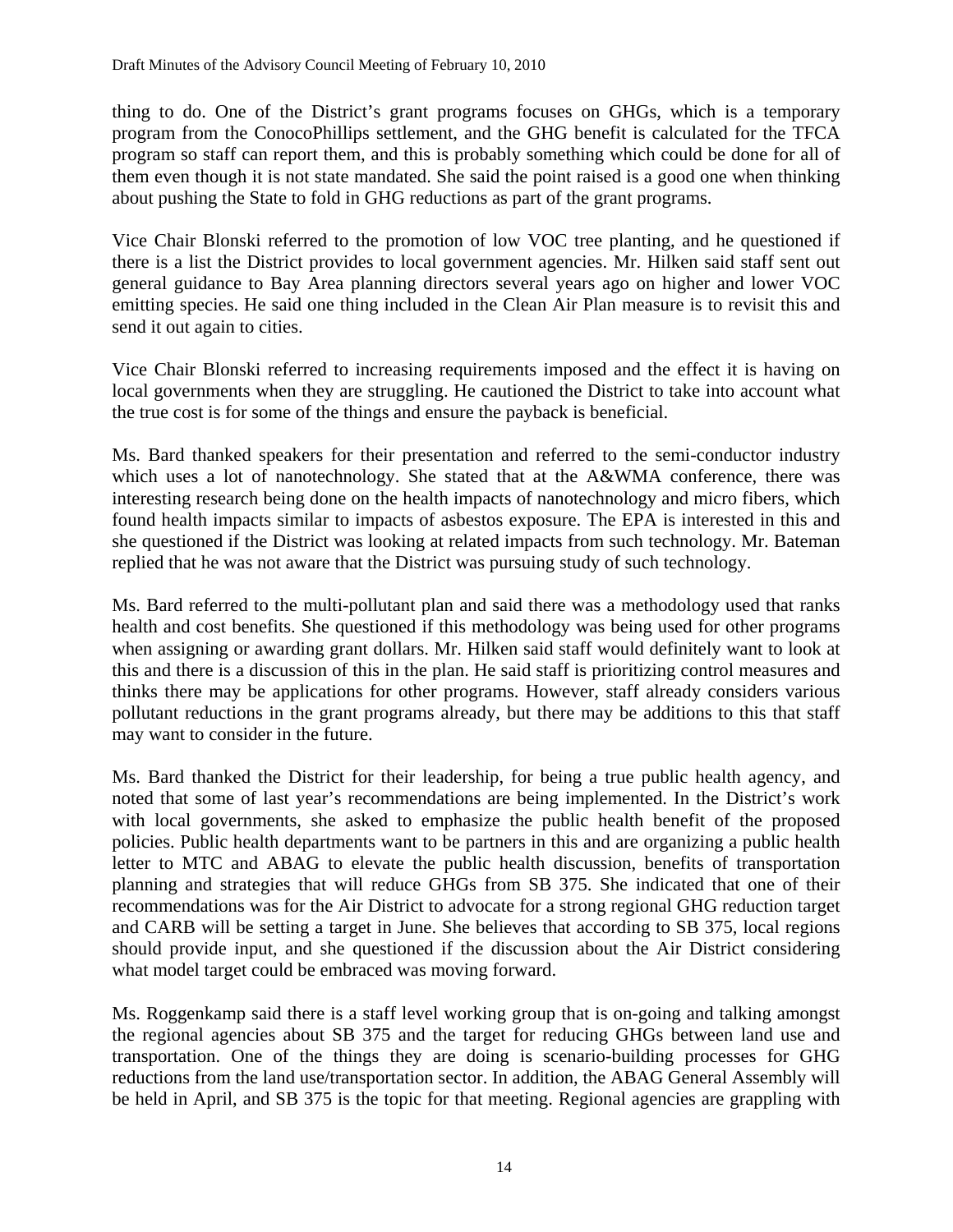SB 375 intensely and the General Assembly is intended to get local officials up to speed, look at scenarios, and identify what is possible in the region.

Ms. Young added that MTC and ABAG are organizing a preliminary meeting in March at the staff level to talk about the methodology that ARB will be following to develop the targets, and this, in combination with the General Assembly, will probably provide the District with good input that it can provide to CARB prior to them coming out with their draft targets in June.

Mr. Brazil said MTC is working with CARB staff and others around the state to develop methodologies in setting targets for SB 375. Ms. Roggenkamp said that being aggressive is important, but there is a lot of concern about the economy and things need to be balanced while also reaching as far as the District can in terms of making a difference in reduction of GHGs.

Ms. Bard said because there are initiatives in California now to rollback SB 375 and AB 32, she questioned if the Air District could provide a leadership role in opposing those efforts or recommending a policy to the JPC, MTC or ABAG. Ms. Roggenkamp noted that as bills come forward, the Legislative Committee of the Board will discuss them and determine whether or not to take action or discuss it with regional agency partners. Ms. Bard asked that the Air District take the lead in opposing any effort to rescind SB 375 and AB 32. Ms. Roggenkamp noted that local elected officials are members of the League of California Cities and CSAC, and lively discussions are expected.

Mr. Brazil thanked all presenters and referred to Slide 12 of Mr. Breen's presentation, and asked for examples of innovative approaches and best practices under regional strategies. Ms. Young stated that the District has different categories of funding; one is for regionalizing best practices; taking activities that might have been tried on a small scale, have demonstrated success, and then ramping them up to apply on a larger scale.

For innovative projects, staff was looking for something that had not yet been tried. They wanted to fund the actual incubation of new concepts and approaches to policy and new ideas. She said this is exactly what they got with the BerkeleyFIRST program, which was to determine the barrier to widespread implementation of both energy efficiency in commercial and residential buildings and applications of solar on site, such as PV and hot water heating. They realized the biggest barrier was the upfront cost and getting financing, as well as connecting the financing given a property owner may sell their home. They connected the financing with the owner's property taxes as opposed to the person taking out the loan, which was a solution to the barrier.

Mr. Brazil questioned the VMT used in developing the inventory. Mr. Fanai said it was the baseline that MTC provide ARB as part of the 2007 projections, which he said takes into account socioeconomic growth.

Board Director Ross said he was impressed with the array of questions and thanked the Advisory Council for their work. He noted that the public seems to have a grasp of the consequences of GHG emissions, but recent media coverage on third hand smoke and nicotine that meet up with other pollutants forms even worse carcinogens, which is surprising. He cited a study out of Berkeley relating to a person's proximity to freeways and the thickening of artery walls, and interesting is that most people know the consequences of GHGs but do not understand that 85% of cancer is related to diesel PM. He questioned how the Board could convey and translate that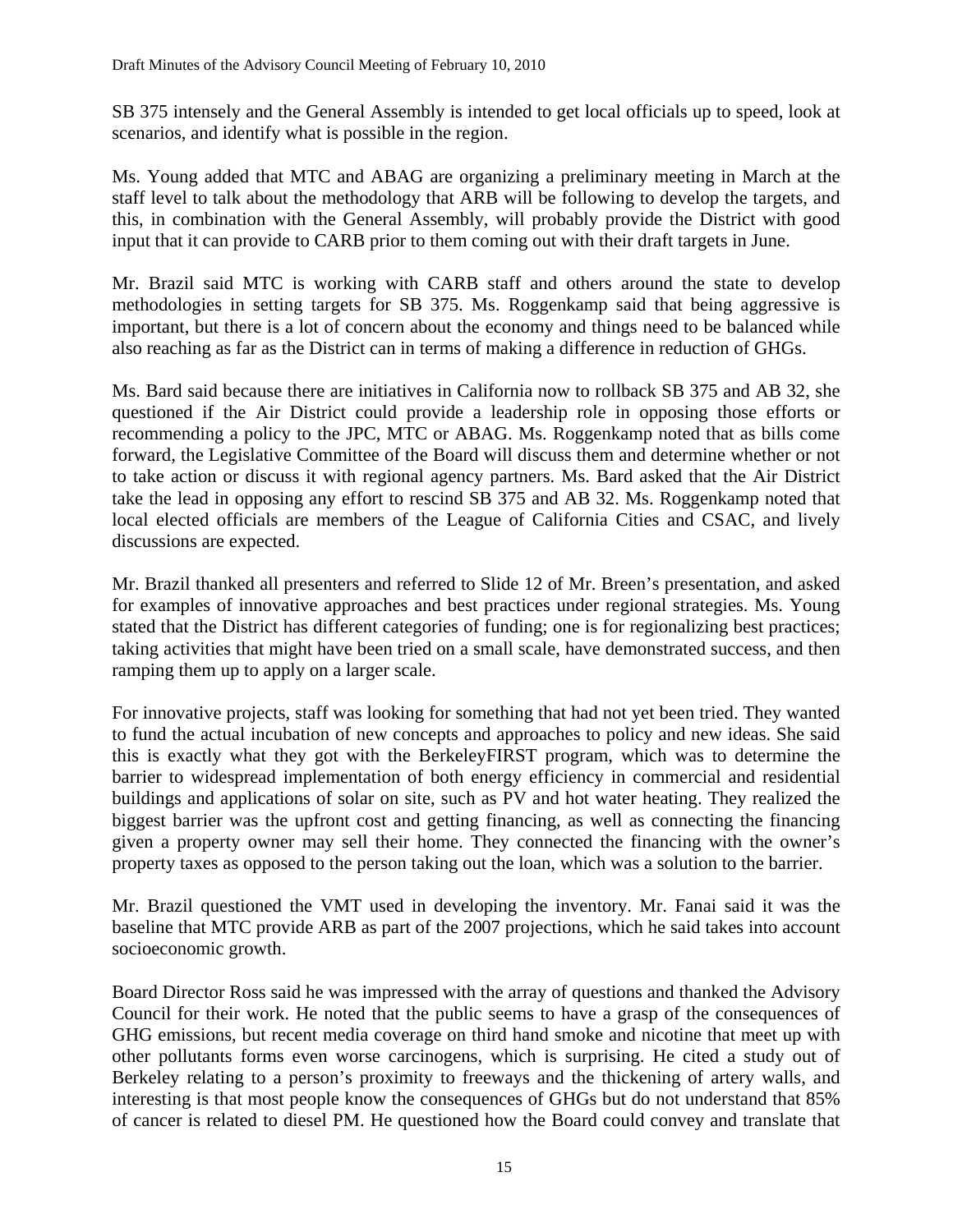message to the public about the consequences of diesel PM so that when the Board considers CEQA guidelines, toxic thresholds, elected officials can better understand the consequences of them.

Dr. Huang thanked all staff presenters and questioned if the District was the lead agency in climate protection in the Bay Area. Ms. Roggenkamp said the District wants to be and has played a strong role, but climate protection is a huge area dealing with air quality, water quality and supply, public health and she believed the District was among the leaders in the Bay Area. She said it is broad and needs to get integrated into everything public agencies do.

Dr. Huang questioned if the District partners with the private sector, especially in climate protection outreach. Ms. Fasano replied that the District targets youth with the hopes they will bring the message home to their families. The District targets the message through the employer program so that carpooling, sharing rides and public transportation can be addressed, and the District gets the message out to the general public to create a dialogue of conversation where it is on everybody's mind for discussion.

Ms. Fasano added that the District targets the message through different approaches, changes it over time when staff identifies which messages truly resonate with the public and what they hear. Most are not concerned about climate change per se, but more concerned about health. So, the more the District can wrap messages around public health, it will have more resonance with people. They also have looked at their messaging to different ethnic groups and have found different segments of the population have different concerns given their familial focus.

Dr. Huang questioned how much of the District's resources are devoted to GHG reduction. Ms. Roggenkamp said it is difficult to say; the District's focus has been to integrate it into existing programs, and there are specific grant programs that are very focused on GHGs. She said the District collects about \$1 million from fees to cover expenses for integrating consideration of GHG reductions into the stationary source program as a whole. Staff thinks that integrating it into what the District does is an efficient way as opposed as having it be completely separate from other programs.

Dr. Holtzclaw referred to toxins and Slide 6 which represents modeled air toxics risk, and said it is obvious that freeway truck traffic is responsible. He suggested legislation or publicity focusing on the District's proposal for something that reduces PM from trucks, particularly in heavily impacted areas. Ms. Roggenkamp said in drawing attention to the issue, when the District issues grants for reducing diesel PM and NOx, the District talks with and sends out information to local communities about grant dollars awarded to projects in their area. There was a good deal of press relating to the Port of Oakland in cleaning up trucks, getting the message out with the woodsmoke rule which results in good and bad press, and staff will continue to look for opportunities.

Secretary Hayes referred to the split on funding for the grant program on slide 4 of Mr. Breen's grants and incentives presentation and said the two largest components are the TFCA Regional Fund/Program Manager and Carl Moyer/MSIF monies. He compared the emission reductions in 2008/09 and it appears that the \$18 million for Carl Moyer money is achieving greater reductions than the TFCA, which may be derived from the different criteria for the grants. He thinks there was value in seeking coordinated and combined funding pools from the State that allow the